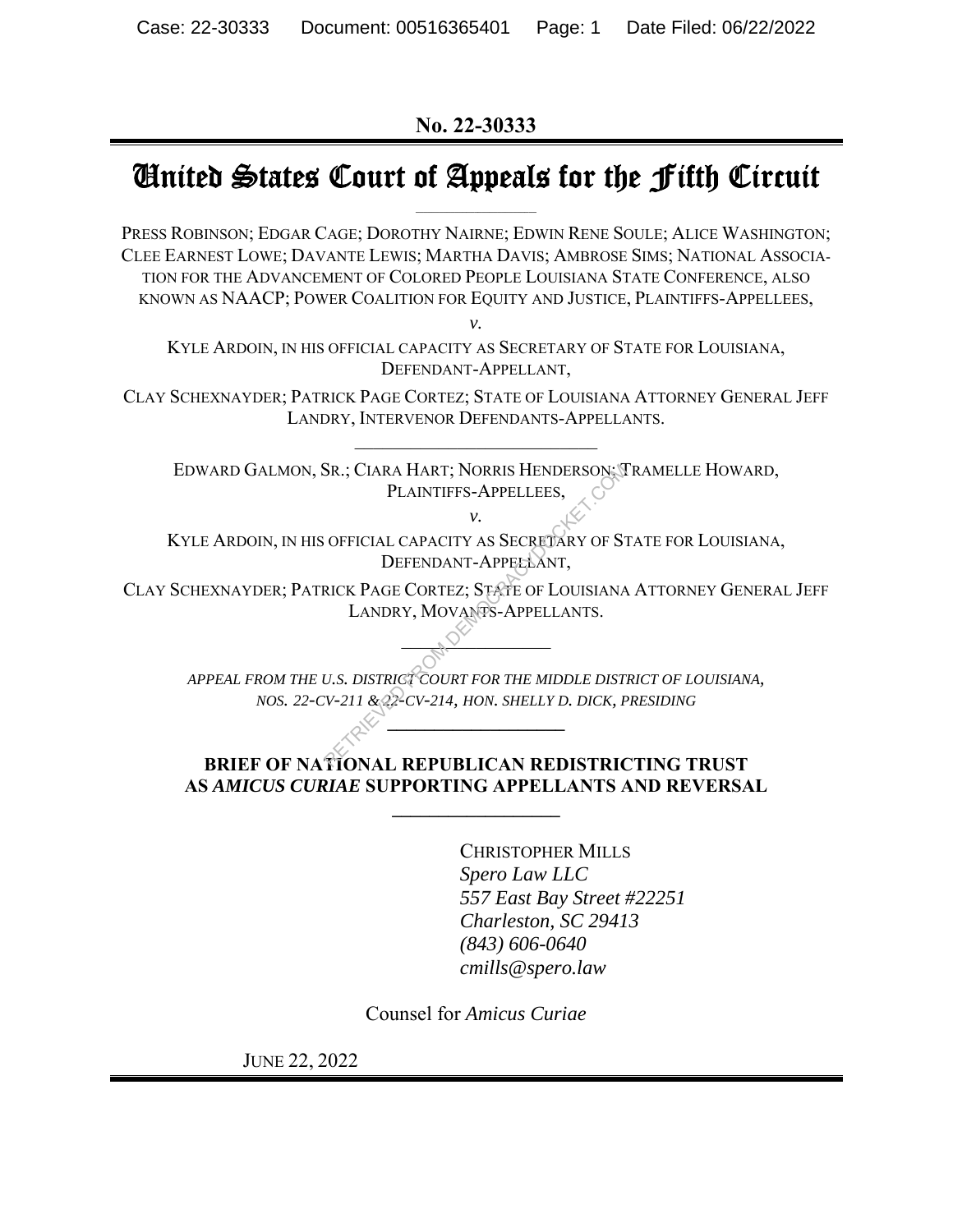#### **CERTIFICATE OF INTERESTED PARTIES**

*Robinson, et al. v. Ardoin, et al.*, No. 22-30333:

The undersigned counsel of record certifies that the following listed persons and entities as described in the fourth sentence of Rule 28.2.1, in addition to those listed in the briefs of the parties, have an interest in the outcome of this case. These representations are made in order that the judges of this court may evaluate possible disqualification or recusal.

*Amicus***:** National Republican Redistricting Trust is a trust that does not have a parent corporation and is not publicly held.

*Counsel for Amicus***:** Christopher E. Mills of Spero Law LLC. RETRIEVED FROM DEMO

*/s Christopher Mills* Christopher Mills

Counsel for *Amicus Curiae*

June 22, 2022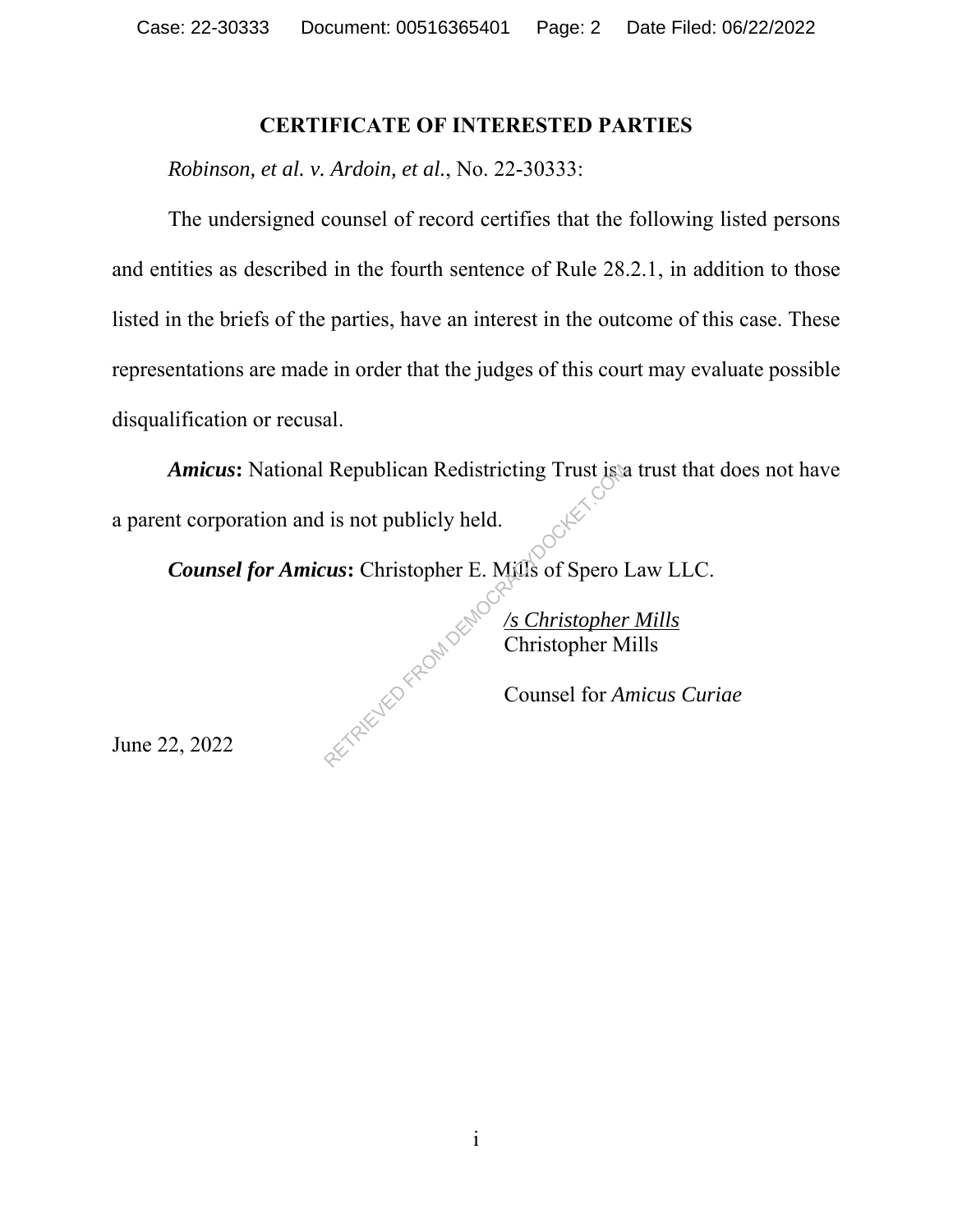## **TABLE OF CONTENTS**

## **Page**

| Ι.  |                                                                  | Because proportional representation is atypical in single-                                                                                                                                                                                                                                    |     |  |
|-----|------------------------------------------------------------------|-----------------------------------------------------------------------------------------------------------------------------------------------------------------------------------------------------------------------------------------------------------------------------------------------|-----|--|
| II. |                                                                  |                                                                                                                                                                                                                                                                                               |     |  |
| Ш.  | The district court's approach defies the statute, precedent, and |                                                                                                                                                                                                                                                                                               |     |  |
|     | A.                                                               | Section 2 does not require proportional representation18                                                                                                                                                                                                                                      |     |  |
|     | B.                                                               | Precedent does not require proportional representation. 23                                                                                                                                                                                                                                    |     |  |
|     | $C$ .                                                            | The Fourteenth Amendment prohibits maps drawn by                                                                                                                                                                                                                                              | .26 |  |
|     |                                                                  | $\frac{1}{2}$ and $\frac{1}{2}$ and $\frac{1}{2}$ and $\frac{1}{2}$ and $\frac{1}{2}$ and $\frac{1}{2}$ and $\frac{1}{2}$ and $\frac{1}{2}$ and $\frac{1}{2}$ and $\frac{1}{2}$ and $\frac{1}{2}$ and $\frac{1}{2}$ and $\frac{1}{2}$ and $\frac{1}{2}$ and $\frac{1}{2}$ and $\frac{1}{2}$ a | .29 |  |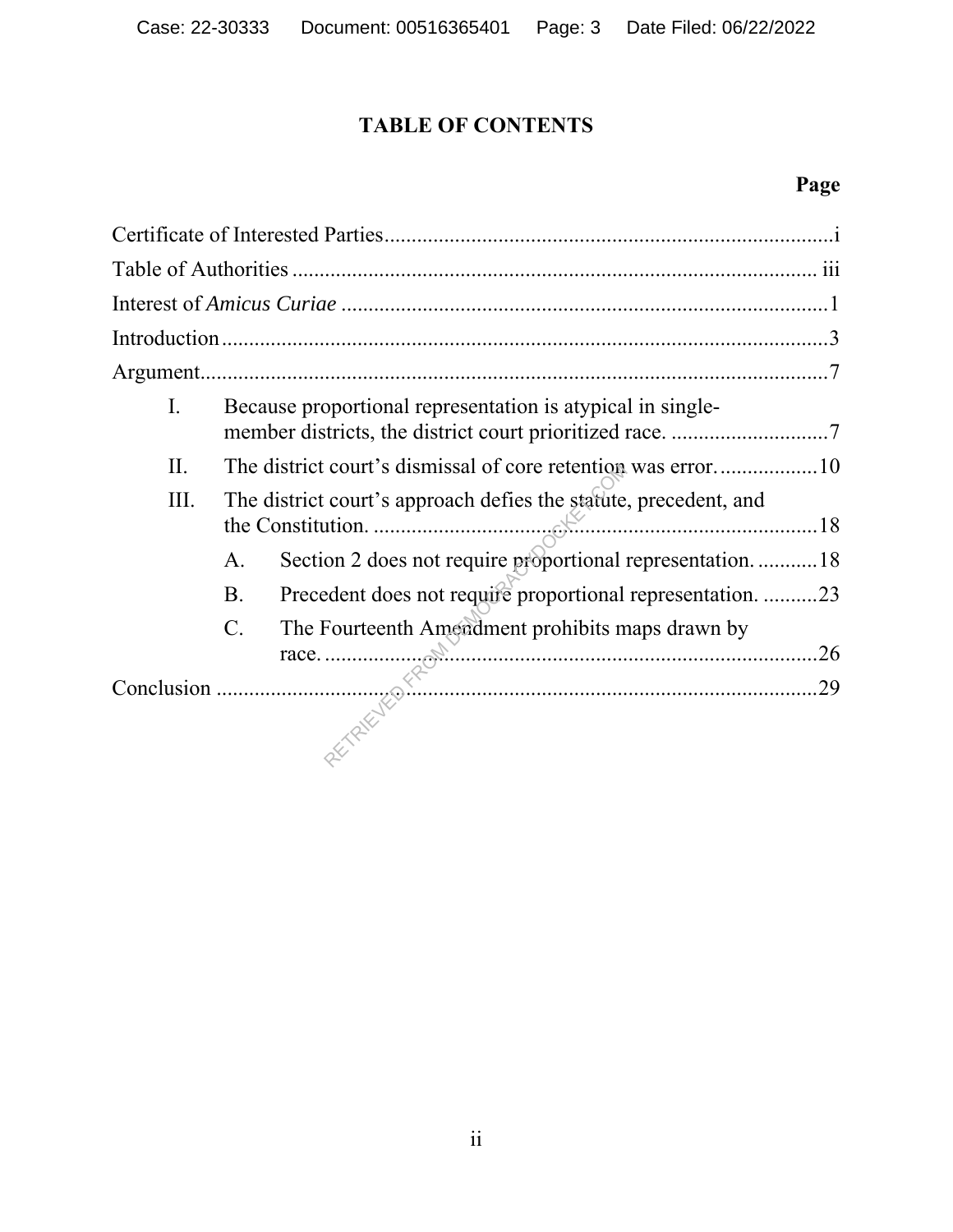## **TABLE OF AUTHORITIES**

## **Page(s)**

## **CASES**

| Alabama Legislative Black Caucus v. Alabama, 575 U.S. 254 (2015)28        |  |
|---------------------------------------------------------------------------|--|
|                                                                           |  |
| Bethune-Hill v. Virginia State Bd. of Elections, 137 S. Ct. 788 (2017) 27 |  |
| Brnovich v. Democratic National Committee, 141 S. Ct. 2321 (2021) 11, 19  |  |
|                                                                           |  |
|                                                                           |  |
| Colleton Cnty. Council v. McConnell, 201 F. Supp. 2d 618 (D.S.C. 2002)13  |  |
|                                                                           |  |
| Fullilove v. Klutznick, 448 U.S. 448 (1980)                               |  |
|                                                                           |  |
|                                                                           |  |
|                                                                           |  |
|                                                                           |  |
|                                                                           |  |
| Hays v. Louisiana, 862 F. Supp. 1194 (W.D. La. 1994) (Hays II) 9, 12, 15  |  |
|                                                                           |  |
|                                                                           |  |
|                                                                           |  |
|                                                                           |  |
|                                                                           |  |
|                                                                           |  |
|                                                                           |  |
| Miller v. Johnson, 515 U.S. 900 (1995) 11, 16, 17, 23, 24, 25, 28         |  |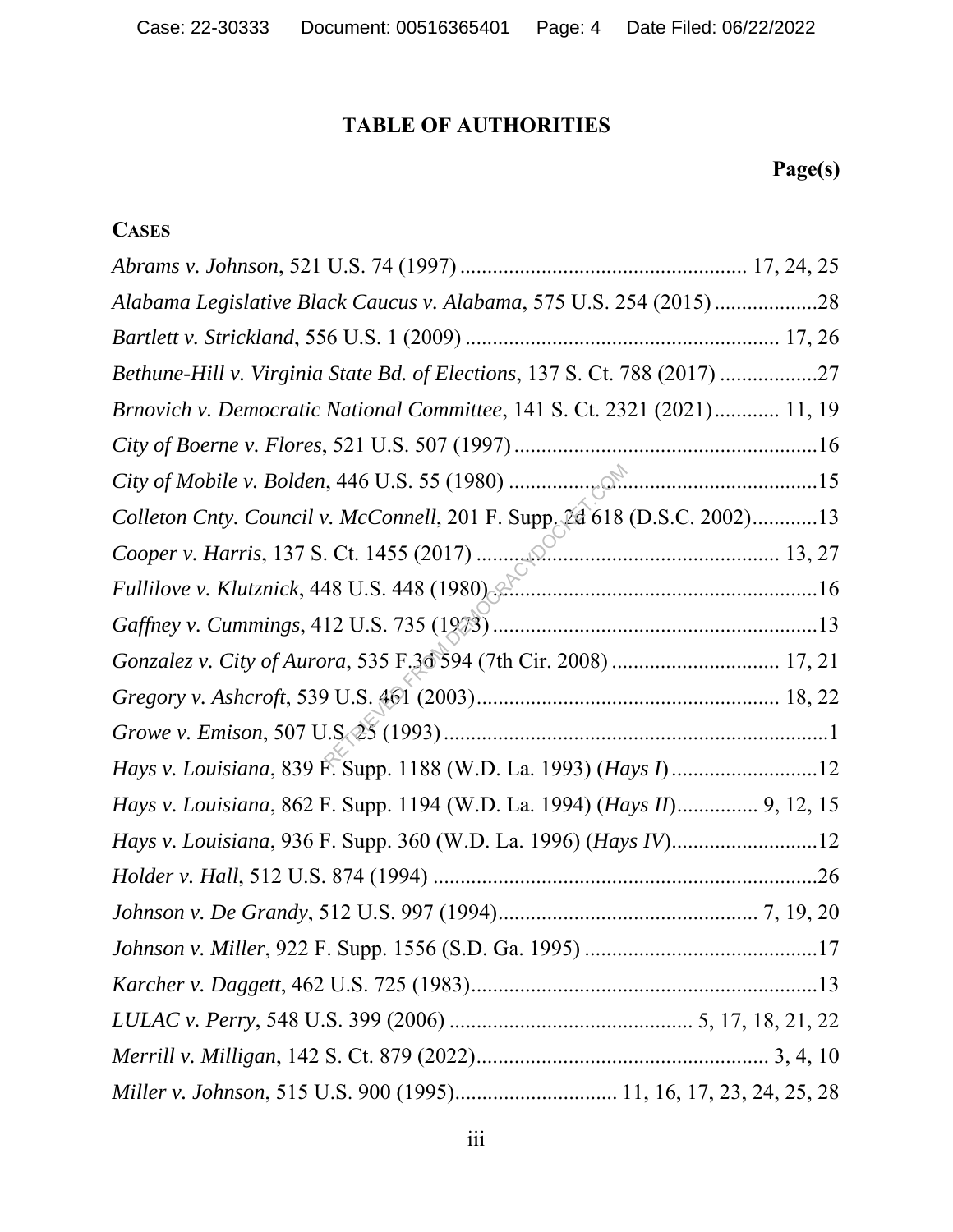| Parents Involved in Cmty. Schs. v. Seattle Sch. Dist. No. 1,                                                                                                                                                 |
|--------------------------------------------------------------------------------------------------------------------------------------------------------------------------------------------------------------|
|                                                                                                                                                                                                              |
|                                                                                                                                                                                                              |
|                                                                                                                                                                                                              |
|                                                                                                                                                                                                              |
|                                                                                                                                                                                                              |
|                                                                                                                                                                                                              |
|                                                                                                                                                                                                              |
| Wisconsin Legislature v. Wisconsin Elections Comm'n, 142 S. Ct. 1245                                                                                                                                         |
|                                                                                                                                                                                                              |
| (2022)<br>STATUTES<br>52 U.S.C. § 10301<br>CTHER AUTHORITIES                                                                                                                                                 |
|                                                                                                                                                                                                              |
| B. Cain, J. Ferejohn & M. Fiorina, The Personal Vote: Constituency Service and                                                                                                                               |
| C. Elmendorf, Making Sense of Section 2: Of Biased Votes, Unconstitutional<br>Elections, and Common Law Statutes, 160 U. Pa. L. Rev. 377 (2012) 28                                                           |
| D. Hayes & S. McKee, <i>The Intersection of Redistricting</i> , <i>Race</i> , and <i>Participation</i> ,                                                                                                     |
| D. Hayes & S. McKee, The Participatory Effects of Redistricting, 53 Am. J. Pol.                                                                                                                              |
| Florida 11th Congressional District Demographics, BiggestUSCities.com (Mar. 1,<br>2022), https://www.biggestuscities.com/demographics/fl/11th-congressional-                                                 |
| G. Giroux, Rich, Poor, Young, Old: Congressional Districts at a Glance,<br>Bloomberg Government (Sep. 15, 2017, 4:37 PM),<br>https://about.bgov.com/news/rich-poor-young-old-congressional-districts-glance/ |
| J. Fromer, An Exercise in Line-Drawing: Deriving and Measuring Fairness in                                                                                                                                   |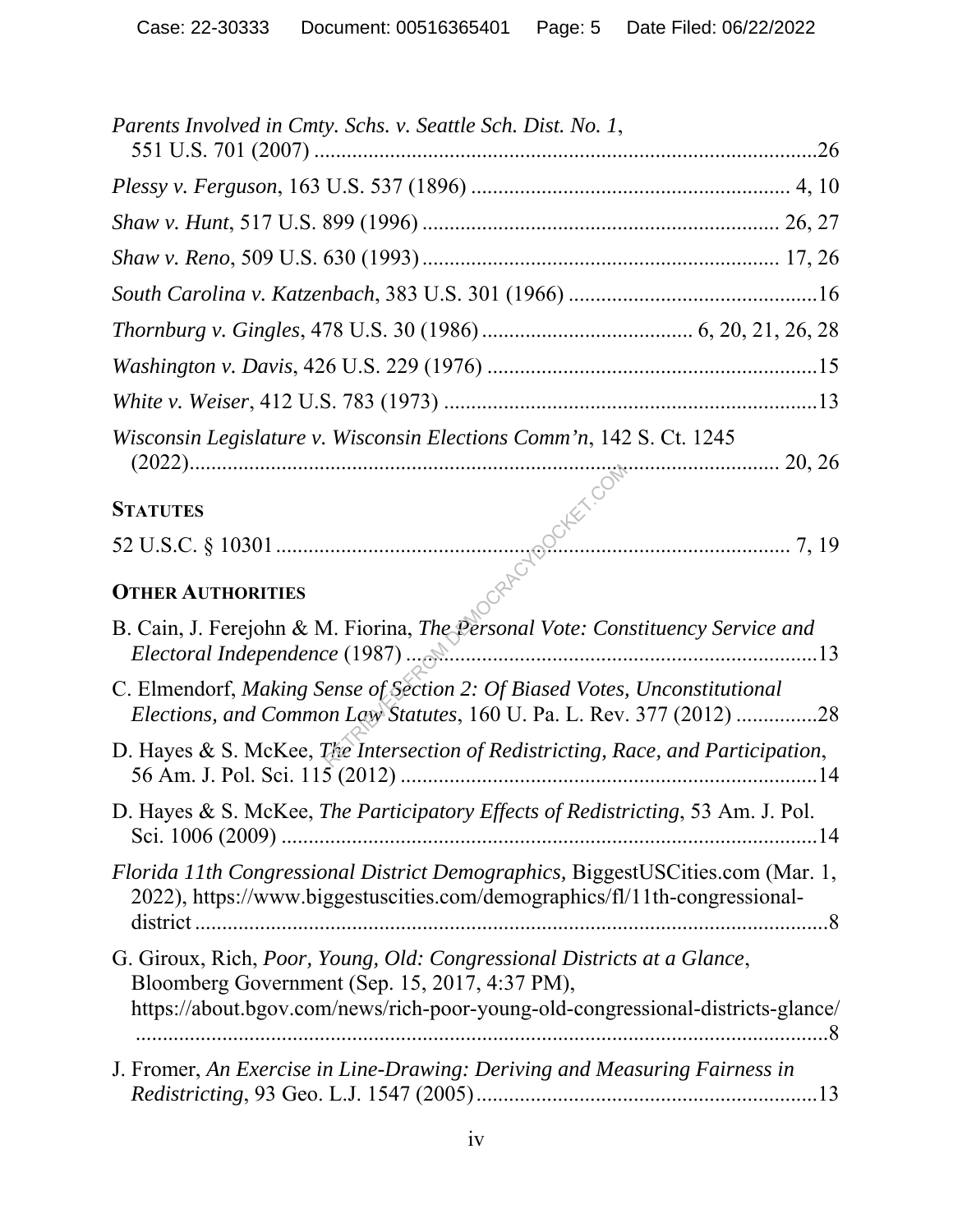| J. Winburn & M. Wagner, Carving Voters Out: Redistricting's Influence on<br>Political Information, Turnout, and Voting Behavior, 63 Pol. Rsch. Q. 373 |
|-------------------------------------------------------------------------------------------------------------------------------------------------------|
| Louisiana: 2020 Census, U.S. Census Bureau,<br>https://www.census.gov/library/stories/state-by-state/louisiana-population-                            |
| M. Duchin & D. Spencer, <i>Models, Race, and the Law</i> , 130 Yale L.J.F. 744                                                                        |
| M. Duchin et al., Locating the Representational Baseline: Republicans in                                                                              |
| N. Persily, In Defense of Foxes Guarding Henhouses: The Case for Judicial<br>Acquiescence to Incumbent-Protecting Gerrymanders, 116 Harv. L. Rev. 649 |
| Quick Facts: Florida, U.S. Census Bureau, https://www.census.gov/quickfacts/FL                                                                        |
|                                                                                                                                                       |
|                                                                                                                                                       |
|                                                                                                                                                       |
|                                                                                                                                                       |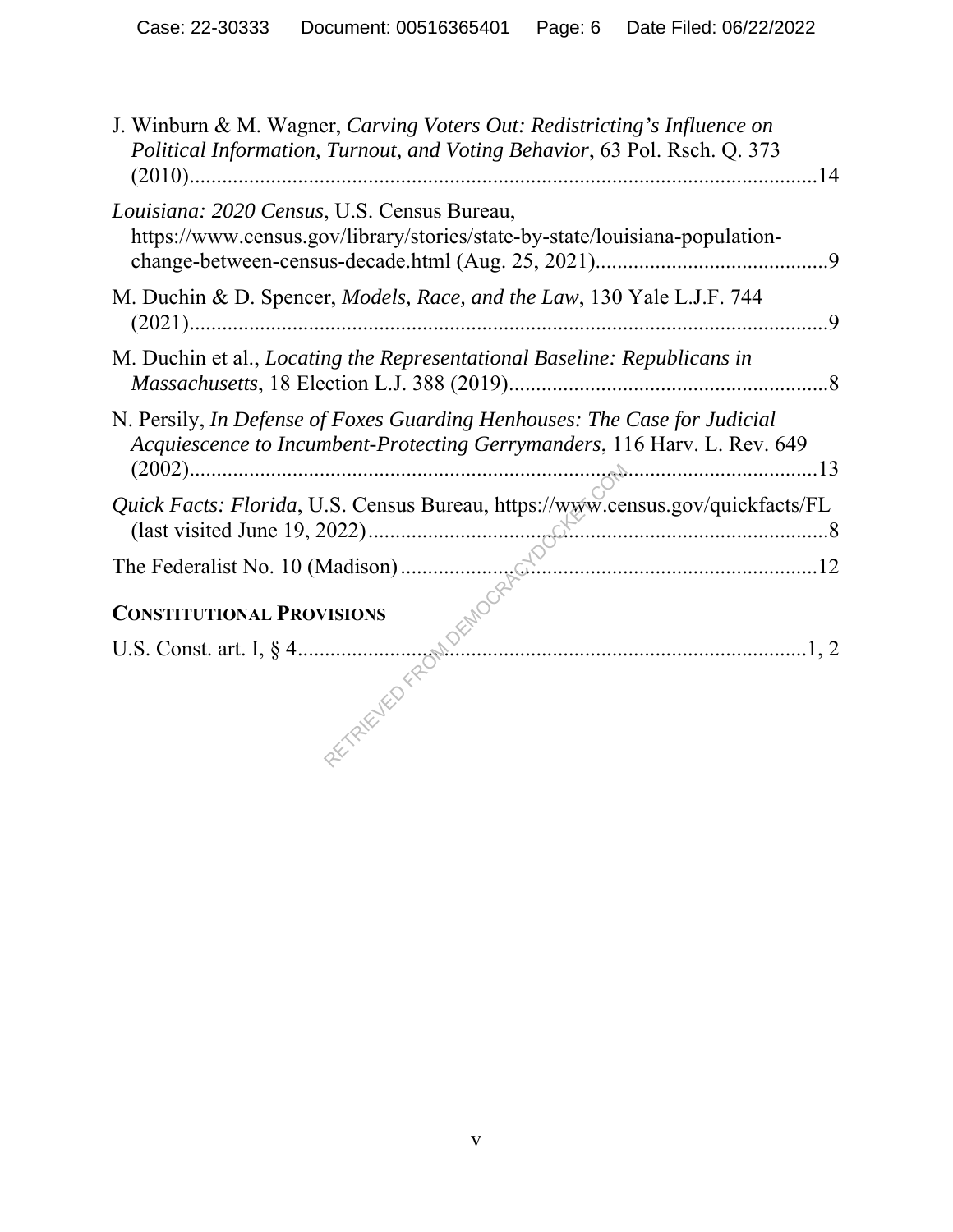#### **INTEREST OF** *AMICUS CURIAE*

The National Republican Redistricting Trust, or NRRT, is the central Republican organization tasked with coordinating and collaborating with national, state, and local groups on the fifty-state congressional and state legislative redistricting effort underway.<sup>1</sup>

NRRT's mission is threefold. First, it aims to ensure that redistricting faithfully follows all federal constitutional and statutory mandates. Under Article I, Section 4 of the U.S. Constitution, the State Legislatures are primarily entrusted with the responsibility of redrawing the States' congressional districts. *See Growe v. Emison*, 507 U.S. 25, 34 (1993). Every citizen should have an equal voice, and laws must be followed to protect the constitutional rights of individual voters, not political parties or other groups. It tuttion, the State Legislatures are<br>
drawing the States' congressional<br>
(1993). Every citizen should have<br>
ect the constitutional rights of indivery<br>
lieves redistricting should be conductively

Second, NRRT believes redistricting should be conducted primarily by applying the traditional redistricting criteria States have applied for centuries. This means districts should be sufficiently compact and preserve communities of interest by respecting municipal and county boundaries, avoiding the forced combination of disparate populations as much as possible. Such sensible districts follow the principle

<sup>&</sup>lt;sup>1</sup> All parties consented to the filing of this brief. Pursuant to Fed. R. App. P.  $29(a)(4)(E)$ , no party's counsel authored this brief in whole or in part; no party or party's counsel contributed money that was intended to fund preparing or submitting the brief; and, no person—other than the *amicus curiae*, its members, or its counsel—contributed money that was intended to fund preparing or submitting the brief.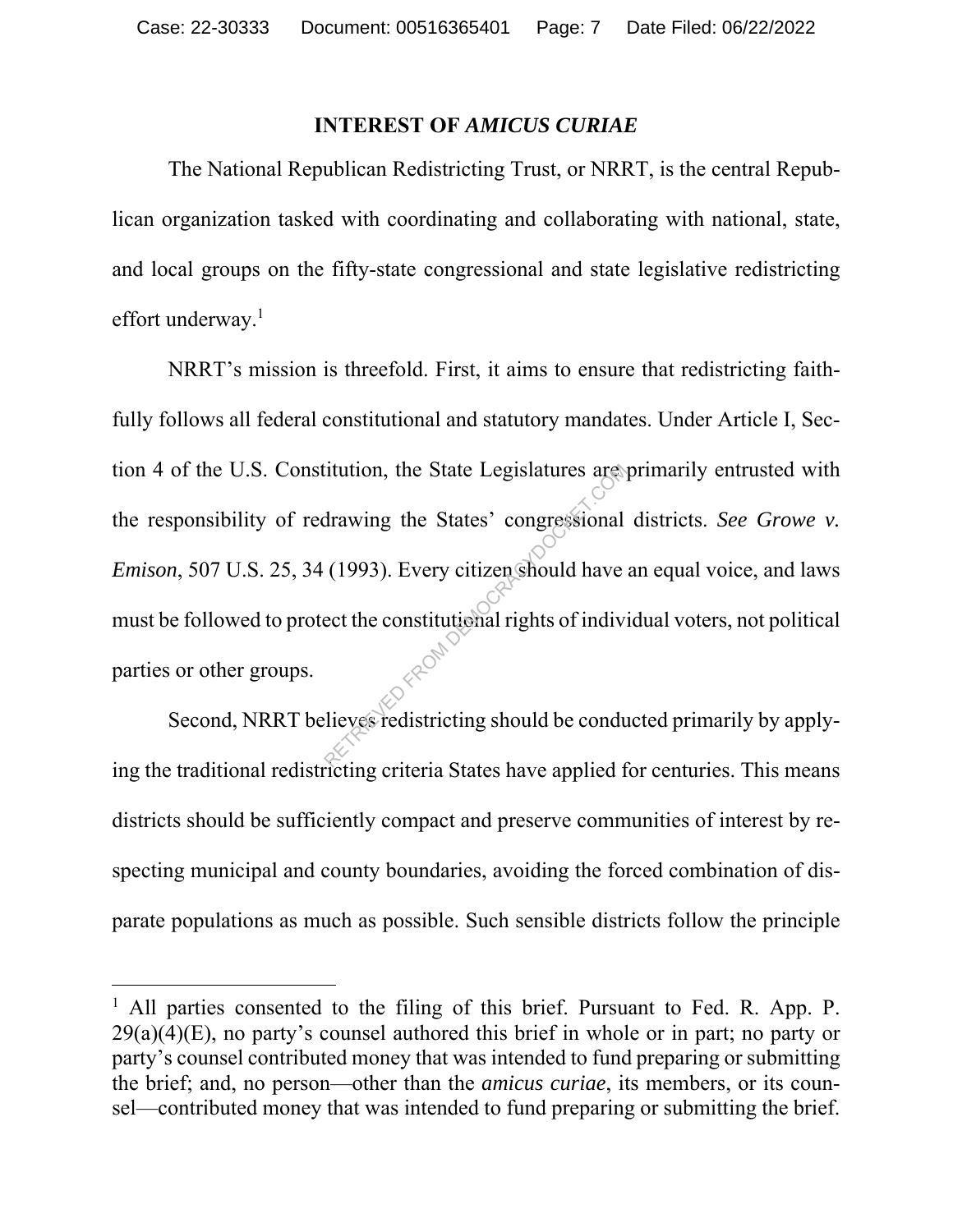that legislators represent individuals living within identifiable communities. Legislators do not represent political parties, and we do not have a system of statewide proportional representation in any State. Article I, Section 4 of the U.S. Constitution tells courts that any change in our community-based system of districts is exclusively a matter for deliberation and decision by our political branches—the State Legislatures and Congress.

Third, NRRT believes redistricting should make sense to voters. Each American should be able to look at their district and understand why it was drawn the way it was. sta sta

2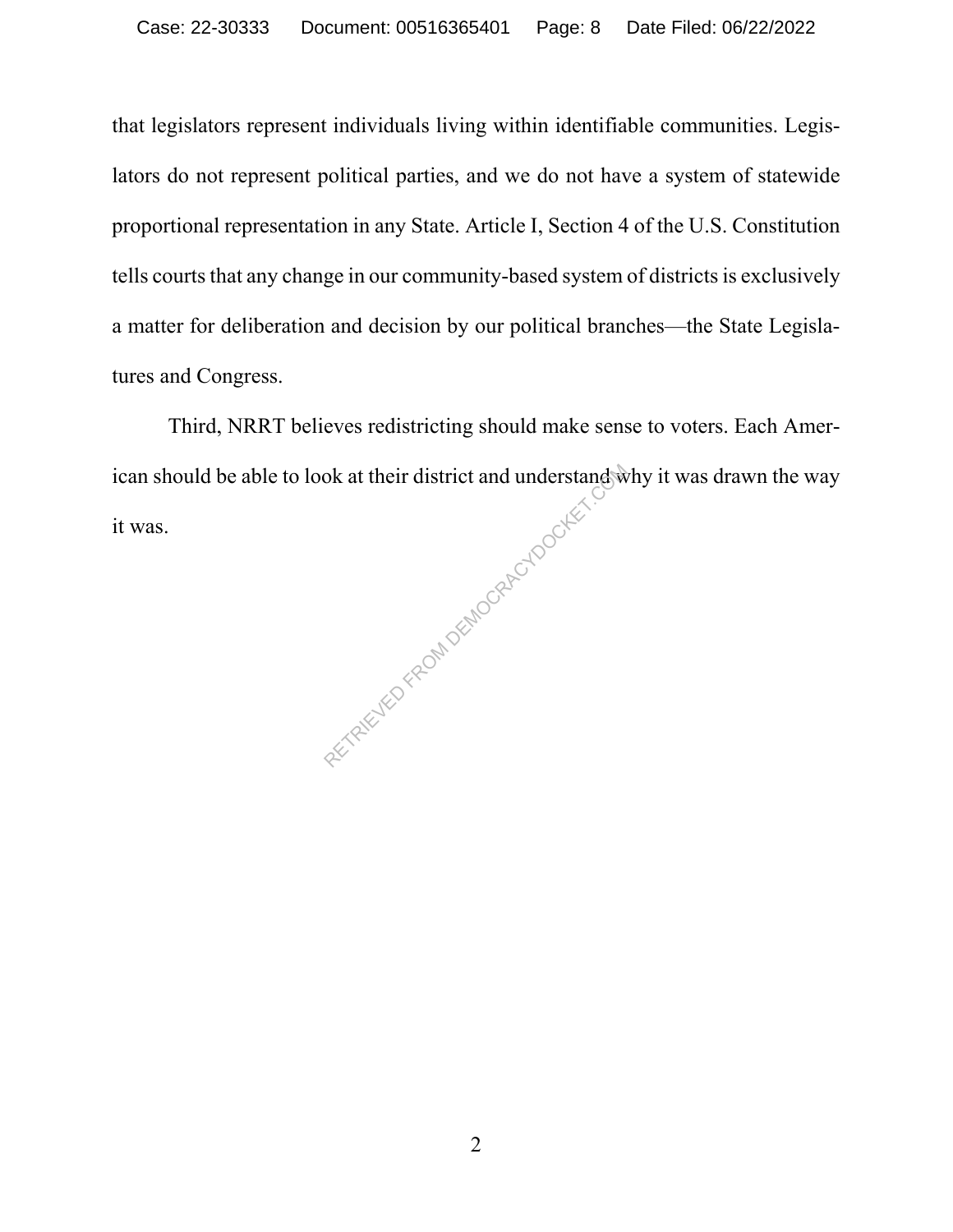#### **INTRODUCTION**

This case involves another effort to force a State to make last-minute redistricting decisions by engaging in racial segregation. Much as in *Merrill v. Milligan*, 142 S. Ct. 879 (2022) (U.S. Nos. 21-1086, 21-1087), plaintiffs sued under Section 2 of the Voting Rights Act as an end-run around the prohibition on partisan gerrymandering claims. Like the plaintiffs in *Merrill*, they argued that a State's enacted maps violate Section 2 because "the number of majority-Black districts in the enacted plan" does not equal "the Black share of the population in Louisiana." ROA.6654. Like the plaintiffs in *Merrill*, they had to prioritize race at the outset; millions of race-neutral maps *never* produced two majority-minority districts. The plaintiffs' maps would not exist but for intentional racial segregation. errill, they had to prioritize race a<br>
retrill, they had to prioritize race a<br>
reproduced two majority-minority<br>
t for intentional racial segregation.<br>
ourt in *Megrill*, the district court act act and discrimination on th

Like the district court in *Merrill*, the district court accepted this analysis anyway, waving away open racial discrimination on the ground that the "mapdrawers considered race after they were asked to consider race." ROA.6751-52. Faced with evidence that the new maps demolished existing districts and wrenched voters away from their longstanding representatives, the court said "that fact is entitled to essentially no weight." ROA.6739. The court "struggle[d] to grasp why" core retention the principle that stable districts promote democratic representation—is ever "importan[t]." ROA.6738. Concluding that "core retention does not trump the Voting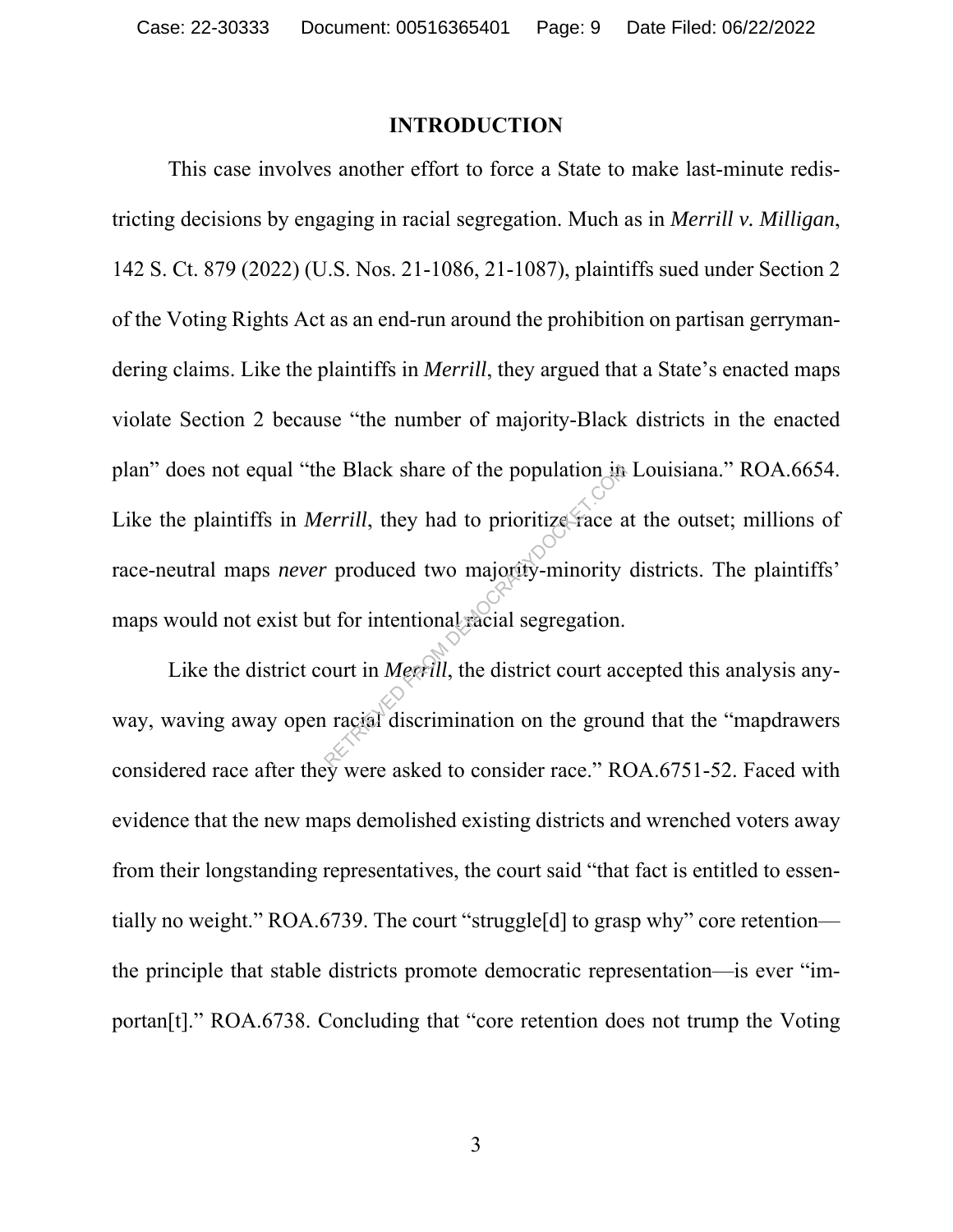Rights Act," the district court thus subordinated traditional principles like core retention to a vision of Section 2 focused on forced racial balancing.

If all this sounds familiar, it is because the district court and the dissenting opinion in *Merrill* offered the same rationales for racial discrimination. Indeed, the district court here quoted extensively from those opinions. *E.g.*, ROA.6643, 6653- 54, 6718, 6720, 6726, 6730, 6733, 6738, 6745-46, 6751. Here, as in *Merrill*, the district court dismissed core retention, prioritized race, and commanded the State to adopt racially segregated maps that could not be drawn in a neutral process. As reflected by the Supreme Court's stay and grant of certiorari in *Merrill*, this is not the correct course. To vindicate proper Section 2 analysis and the Equal Protection Clause's guarantee of equality under the law, reversal is required. The demonstrated that is the drawn in the demonstrated that the proper Section of certiorari is an unality under the daw, reversal is recently is focused. The proportional represent of States is about 13% black, but no

1. The district court's focus on proportional representation was error. The population of the United States is about 13% black, but no State is majority black. Republican voters compose about 35% of the Massachusetts electorate, but it is considered mathematically impossible to draw even one of its nine House districts as majority Republican. Over 20% of Floridians are at least 65 years old, yet those citizens do not form a majority in any of the State's 27 House districts. And none of these examples is surprising, because "[t]here is no caste here." *Plessy v. Ferguson*, 163 U.S. 537, 559 (1896) (Harlan, J., dissenting). Americans of all backgrounds live among other Americans. This geographic dispersion means that proportionality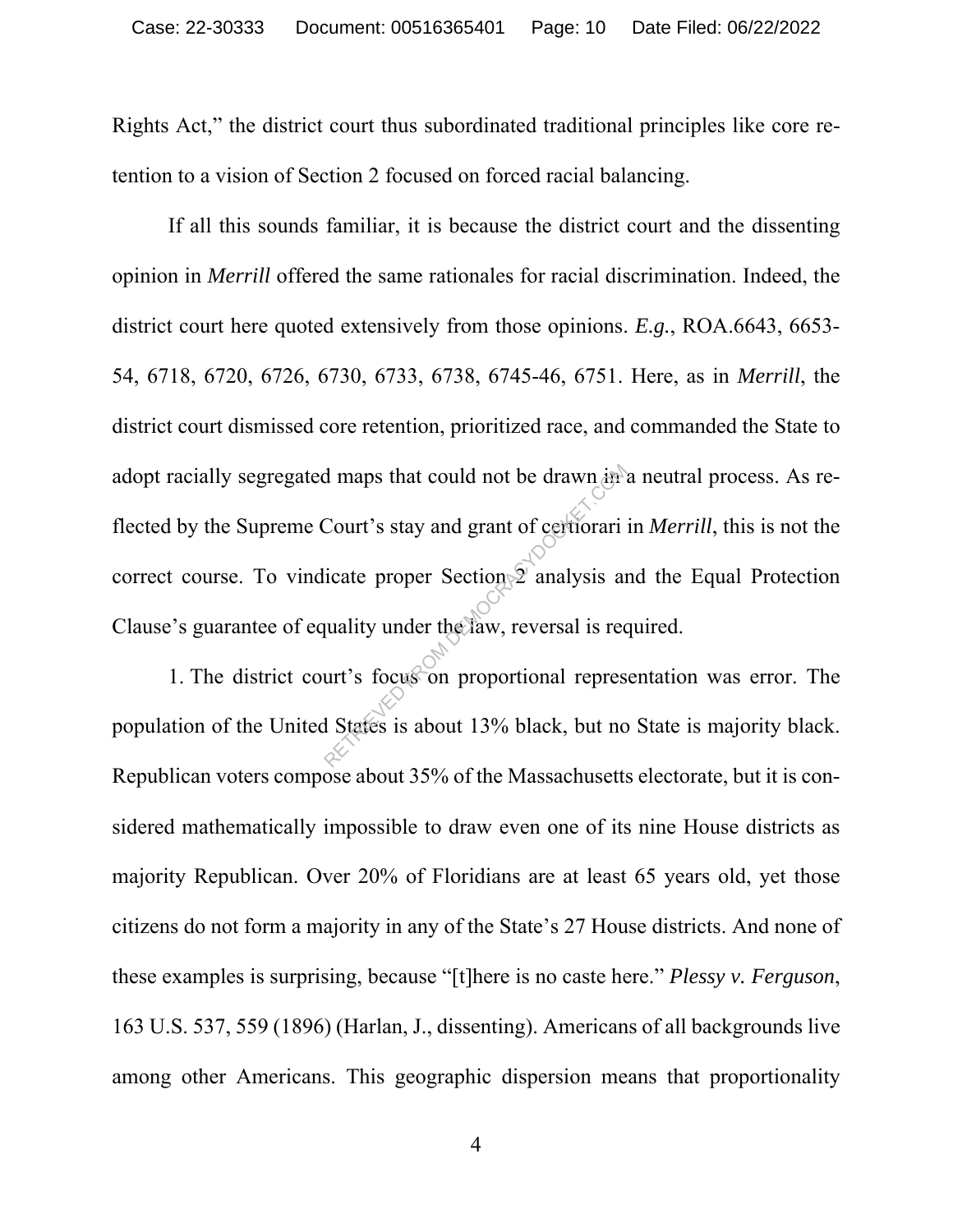between population and district dominance is not the norm in the districting process. To achieve unnatural proportionality, the process cannot be neutral. Something else must be given priority.

In the district court's view, Louisiana's process required a new overlay: racial segregation. The State's process had, for years, produced one majority-minority district. Party and independent experts ran millions of neutral map simulations, not one of which led to two majority-minority districts. 99.9997% led to *zero* such districts. But the district court fixated on the fact that "Black Louisianans make up" "31.25% of the voting age population" yet "comprise a majority in only 17% of Louisiana's congressional districts." ROA.6774. The plaintiffs' experts therefore used race "at the beginning" (ROA.6751) to determine whether the traditional, neutral factors could be manipulated to "divvy[]  $\frac{1}{2}$  the people of Louisiana] up by race." *LULAC v. Perry*, 548 U.S. 399, 511 (2006) (Roberts, C.J., concurring in part, concurring in judgment in part, and dissenting in part). ated on the fact that "Black Louisia"<br>tion" yet "comprise a majority in or<br>ROA.6774. The plaintiffs' experts<br>751) to determine whether the tra<br>"divvy[] (the people of Louisiana]<br>11 (2006) (Roberts, C.J., concurring

2. To accept this racial manipulation, the district court had to disregard neutral districting criteria, particularly core retention. Louisiana follows the traditional principle that the core of legislative districts should be retained. Core retention promotes democratic representation by ensuring that constituents can develop meaningful relationships with those who speak for them. These lasting relationships foster government by the consent of the people. Core retention leads to representatives who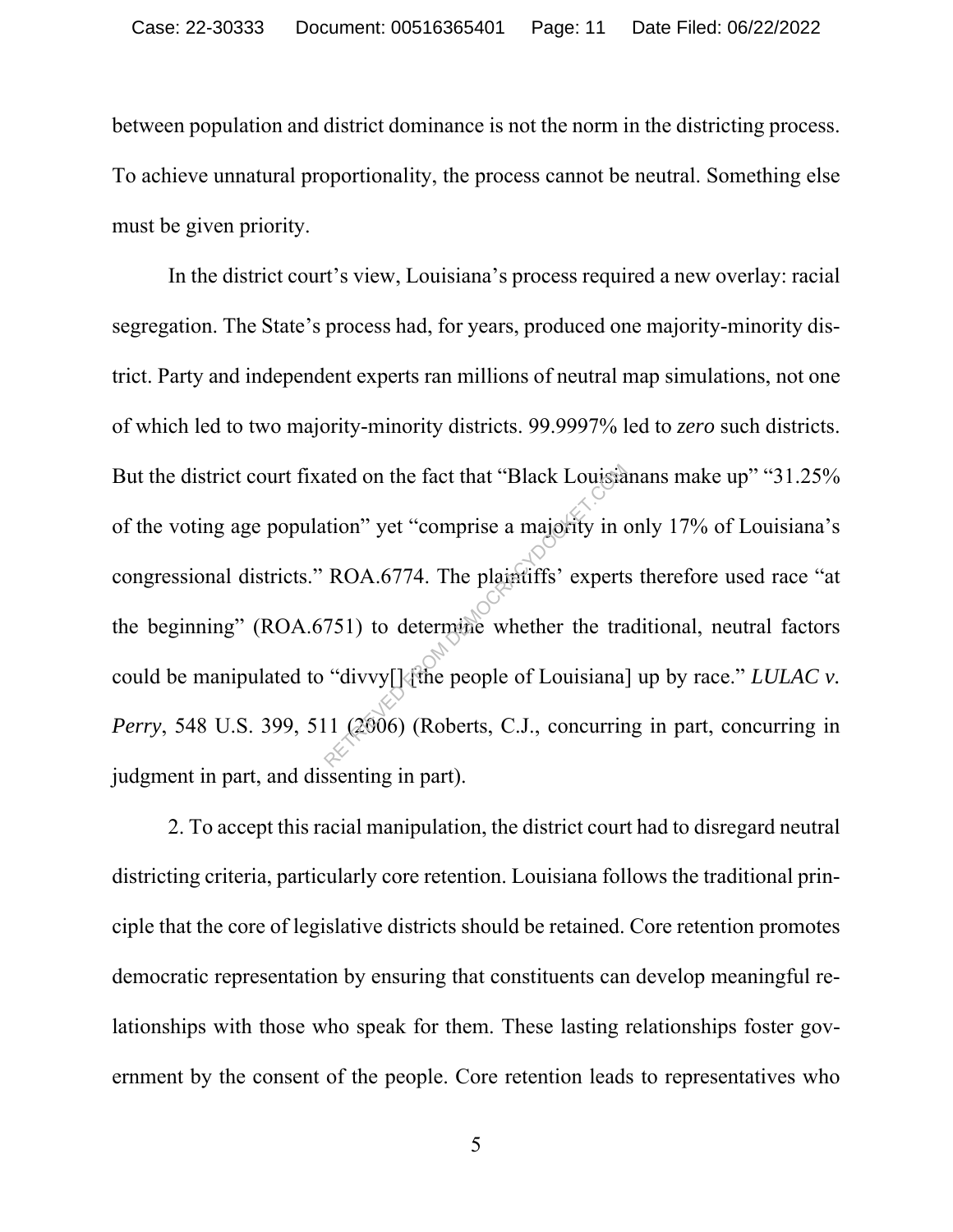are better equipped to understand, promote, and respond to the unique needs, cultures, and histories of their districts.

Because of their racial prioritization, the plaintiffs' proposed maps dramatically deviated from the enacted map in terms of core retention. The district court dismissed that "obvious" deviation as "irrelevant" and "entitled to essentially no weight" because "Plaintiffs' illustrative maps were intended to demonstrate that it is possible to draw . . . two majority-minority districts." ROA.6738. "Naturally, their maps are less similar to the benchmark," the district court said, but "core retention is not a consideration that trumps compliance with the Voting Rights Act." ROA.6739. That misunderstands the VRA as mandating racial discrimination. Core retention is an important, traditional districting principle that States properly prioritize. States' reliance on such neutral principles—rather than racial segregation means they have *not* violated the equal treatment guarantees of the VRA and the Constitution. that trumps compliance with the<br>lerstands the VRA as mandating radio<br>t, traditional districting principle the<br>such neutral principles—rather the<br>olated the equal treatment guarante

3. The district court's subordination of neutral principles to race defies the Voting Rights Act, the Supreme Court's precedents, and the Fourteenth Amendment. Section 2 does not "create a right to proportional representation." *Thornburg v. Gingles*, 478 U.S. 30, 84 (1986) (O'Connor, J., concurring in judgment). It protects equal access to "the political process" and expressly *not* "a right to have members of a protected class elected in numbers equal to their proportion in the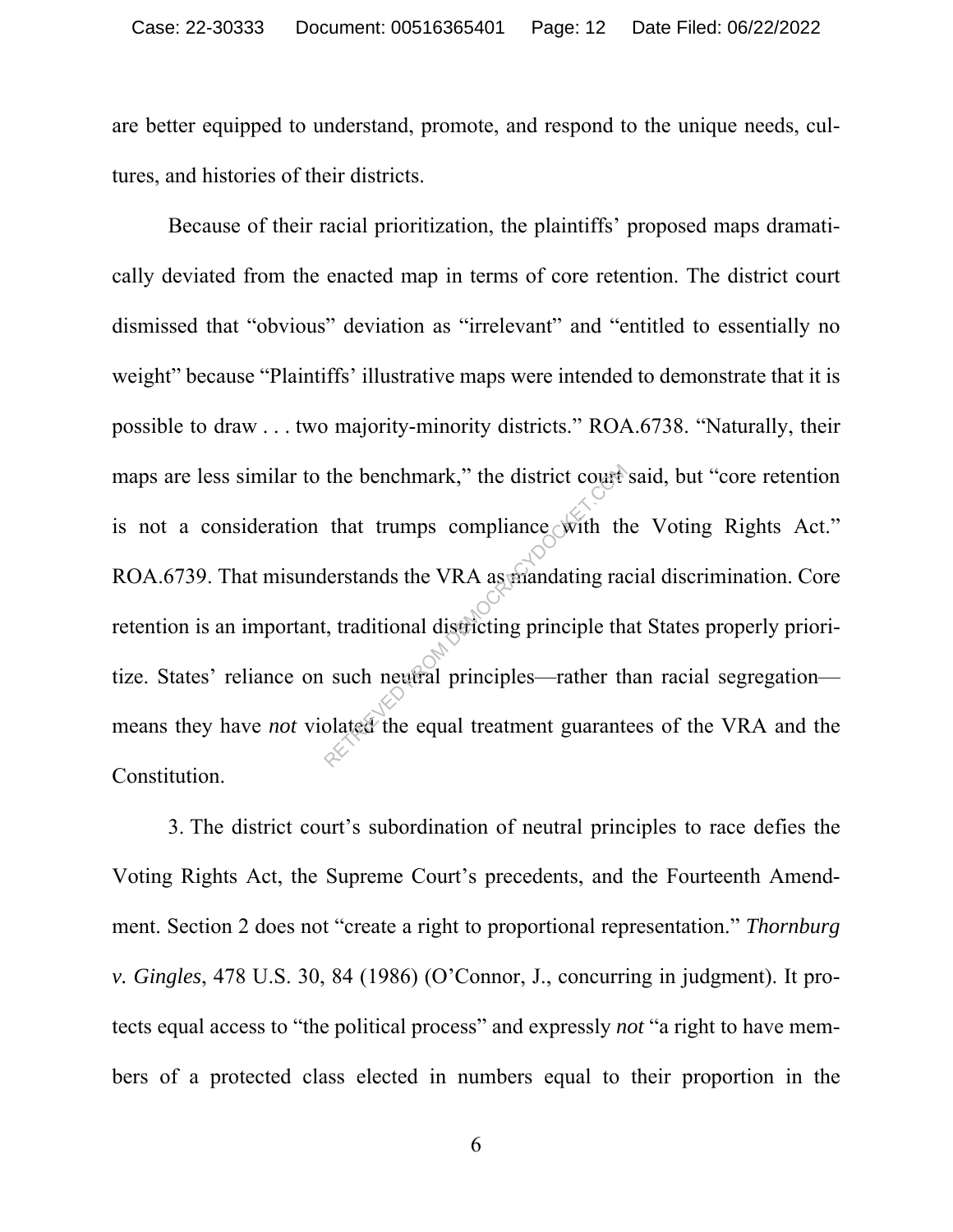population." 52 U.S.C. § 10301(b). Section 2 should not be read to require States to adopt "proportional" maps that would never exist under neutral criteria, for such maps would themselves violate the statute and the Constitution. The Supreme Court has repeatedly upheld maps that did *not* provide proportional representation—and struck down racially driven maps drawn under the guise of proportionality. Ordering a State "to engage in race-based redistricting and create a minimum number of districts in which minorities constitute a voting majority" "tend[s] to entrench the very practices and stereotypes the Equal Protection Clause is set against." *Johnson v. De Grandy*, 512 U.S. 997, 1029 (1994) (Kennedy, J., concurring in part and in judgment). The decision below should be reversed. REGUAL Protection Clause is set<br>
1029 (1994) (Kennedy, J. Concurr<br>
NEGUMENT<br>
ARGUMENT<br>
ional representation is atypical<br>
t court prioritized race.<br>
S. Analysis assumes that because 33

### **ARGUMENT**

### **I. Because proportional representation is atypical in single-member districts, the district court prioritized race.**

The district court's analysis assumes that because 33% of Louisiana's population is black, two of its six congressional districts should be majority black. ROA.6654, 6774. The court thus adopted the views of the plaintiffs' experts, who worked backwards from that assumption and made that racial division "the purpose of the illustrative maps [they] drew." ROA.6659. This assumption of proportional representation turns out to be far less defensible than it appears. That is because "the representational baseline for single-member districts is strongly dictated by the specific political geography of each time and place." M. Duchin et al., *Locating the*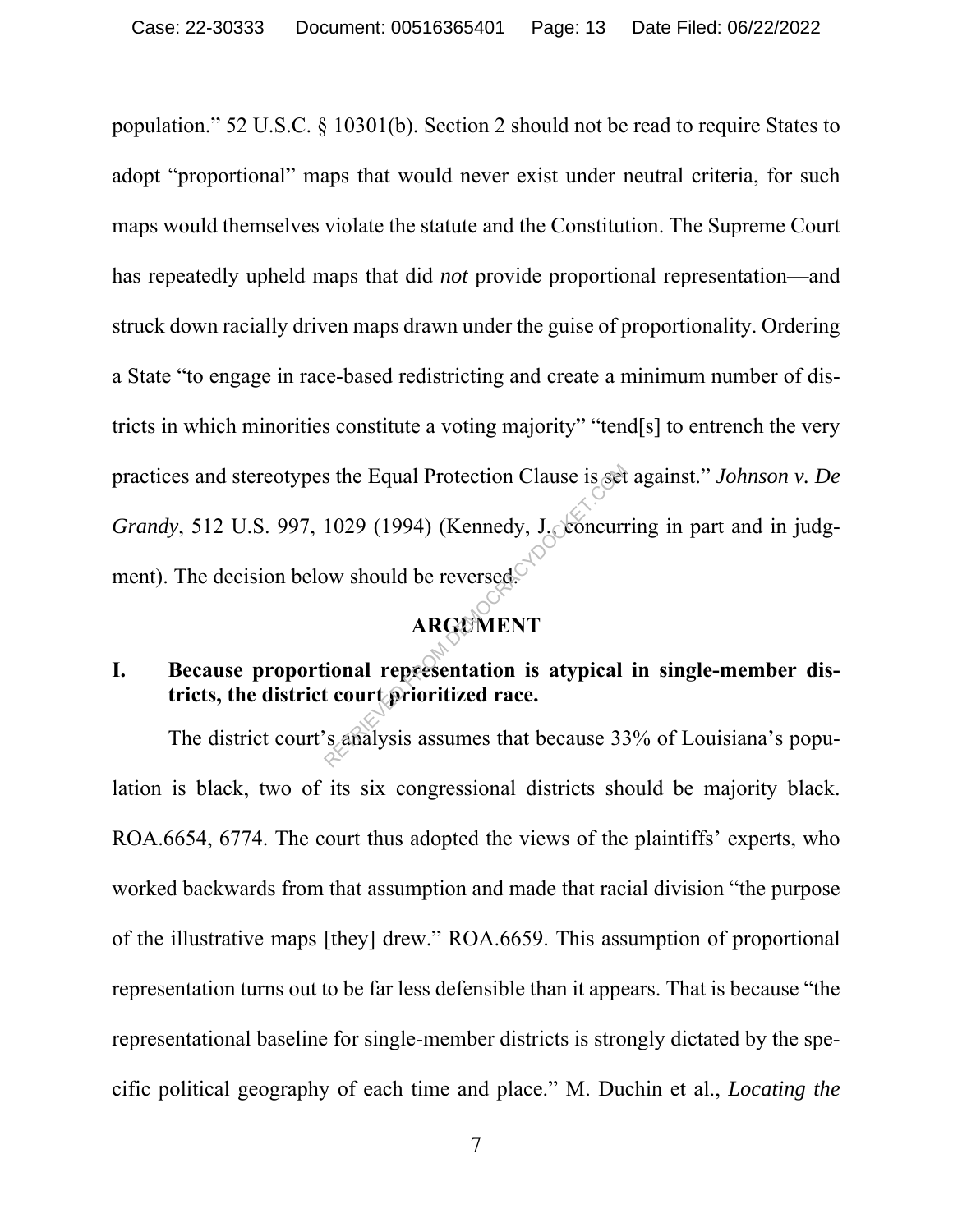*Representational Baseline: Republicans in Massachusetts*, 18 Election L.J. 388, 392 (2019).

As noted, many examples prove the point. In Massachusetts, Republican voters are 35% of the population but, because of their uniform distribution throughout the state, "1/3 of the vote prov[es] insufficient to secure any representation." *Id.* at 389 (emphasis omitted). Likewise, 21% of Floridians are at least 65 years old, but they do not have a majority in any of the State's 27 U.S. House districts—even in District 11, the U.S. congressional district with the highest percentage of citizens 65 and older.<sup>2</sup> Political geography matters.

What is true nationally is true in Louisiana. Fifty-three of Louisiana's 64 parishes are majority white; Louisiana's "Black populations" are "very dispersed" "in virtually every parish in the state." ROA.6524. Black Louisianians live in majoritywhite places like Lisbon (Claiborne Parish, 43.6% black) and Vidalia (Concordia Parish, 41.3% black), exemplifying the fact that "the entire state has noteworthy local areas of statistically significant clusters," "and the Black voting age population graphy matters.<br>
anally is true in Louisiana. Fifty-three in Louisiana. Fifty-three is Louisiana's "Black populations"<br>
the state "ROA.6524. Black Louis (Claiborne Parish, 43.6% black)

<sup>2</sup> *See Quick Facts: Florida*, U.S. Census Bureau, https://www.census.gov/quickfacts/FL (last visited June 19, 2022) (providing data for Floridian population); *Florida 11th Congressional District Demographics,* BiggestUSCities.com (Mar. 1, 2022), https://www.biggestuscities.com/demographics/fl/11th-congressional-district (providing data for Eleventh District); G. Giroux, Rich, Poor, Young, Old: *Congressional Districts at a Glance*, Bloomberg Government (Sep. 15, 2017, 4:37 PM), https://about.bgov.com/news/rich-poor-young-old-congressional-districts-glance/ (same).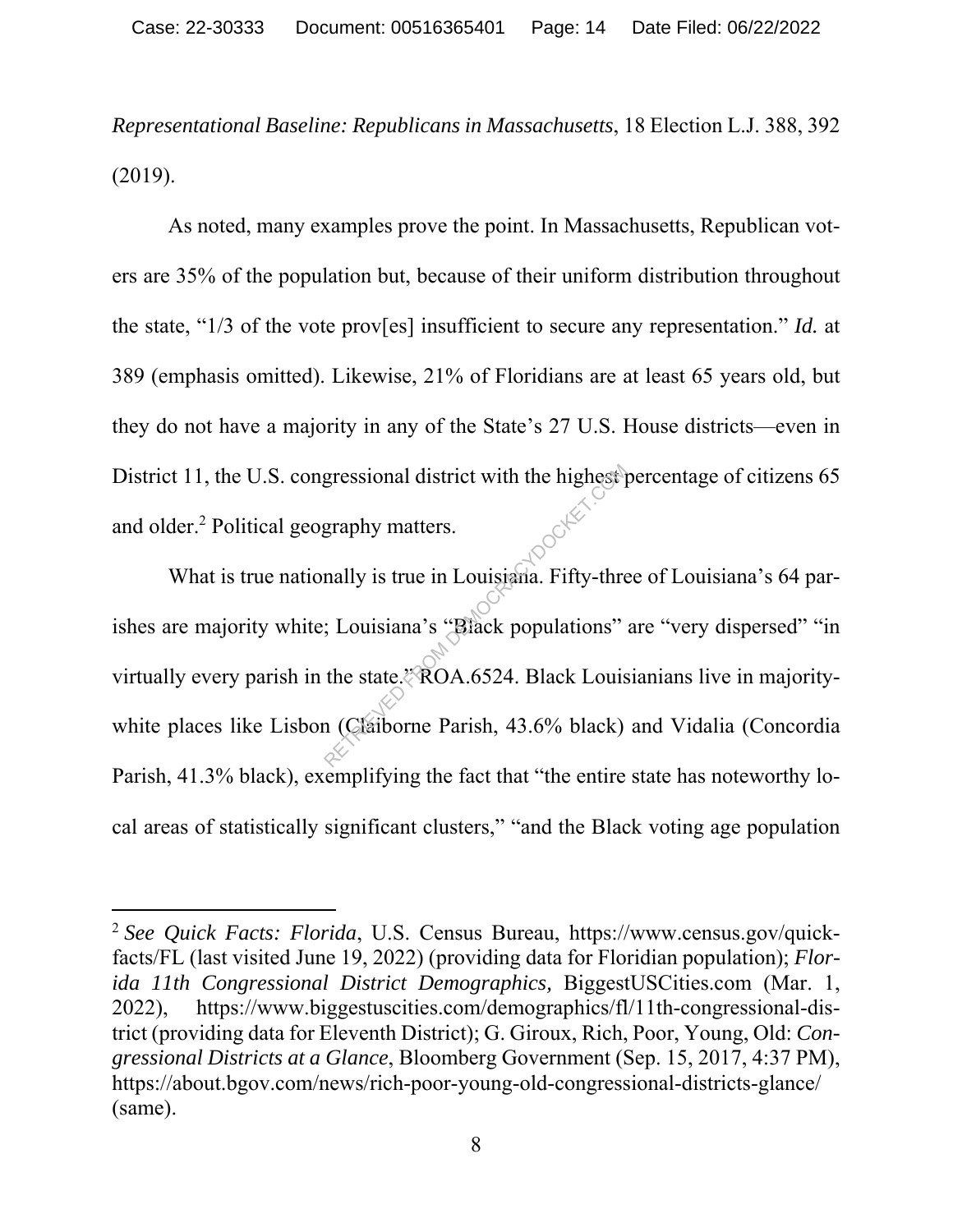clusters are often not close together." ROA.7343, 7363.<sup>3</sup> As a matter of political geography, Louisiana's longstanding single majority-minority district comes as no surprise: "demographic distribution is simply too diffuse to generate a majority voting age population in any district outside of the Orleans Parish region." *Hays v. Louisiana*, 862 F. Supp. 119, 124 n.4 (W.D. La. 1994) (*Hays II*). This is a consequence not of nefarious motives, but of intermingling of residents regardless of race.

Overcoming fundamental facts about Louisiana's political geography required the plaintiffs to do just what the law forbids: draw maps based on race. One expert below simulated drawing 10,000 race-neutral maps, and "[n]one of the simulated plans produces even one majority-minority congressional district." ROA.6679. Likewise, independent experts have drawn "two million maps made for Louisiana's congressional delegation," and "just six districting plans included [*one*] majority-Black district." M. Duchin & D. Spencer, *Models, Race, and the Law*, 130 Yale L.J.F. 744, 763 n.75 (2021) (emphases altered). "The remaining 1,999,994 plans had *zero* majority-minority districts." *Id.* (emphasis added). Given this evidence, the motion panel's suggestion that "racial gerrymandering is far from inevitable" if the State is forced to draw *two* majority-minority districts (ROA.6818) beggars belief. o just what the law forbids: draws<br>drawing 10,000 race-neutral maps,<br>n one majority-minority congressio<br>xperts have drawn "two million ma<br>n," and "just six districting plans i<br>hin & D. Spencer, *Models, Race*,

<sup>3</sup> *See Louisiana: 2020 Census*, U.S. Census Bureau, https://www.census.gov/library/stories/state-by-state/louisiana-population-change-between-census-decade.html (Aug. 25, 2021).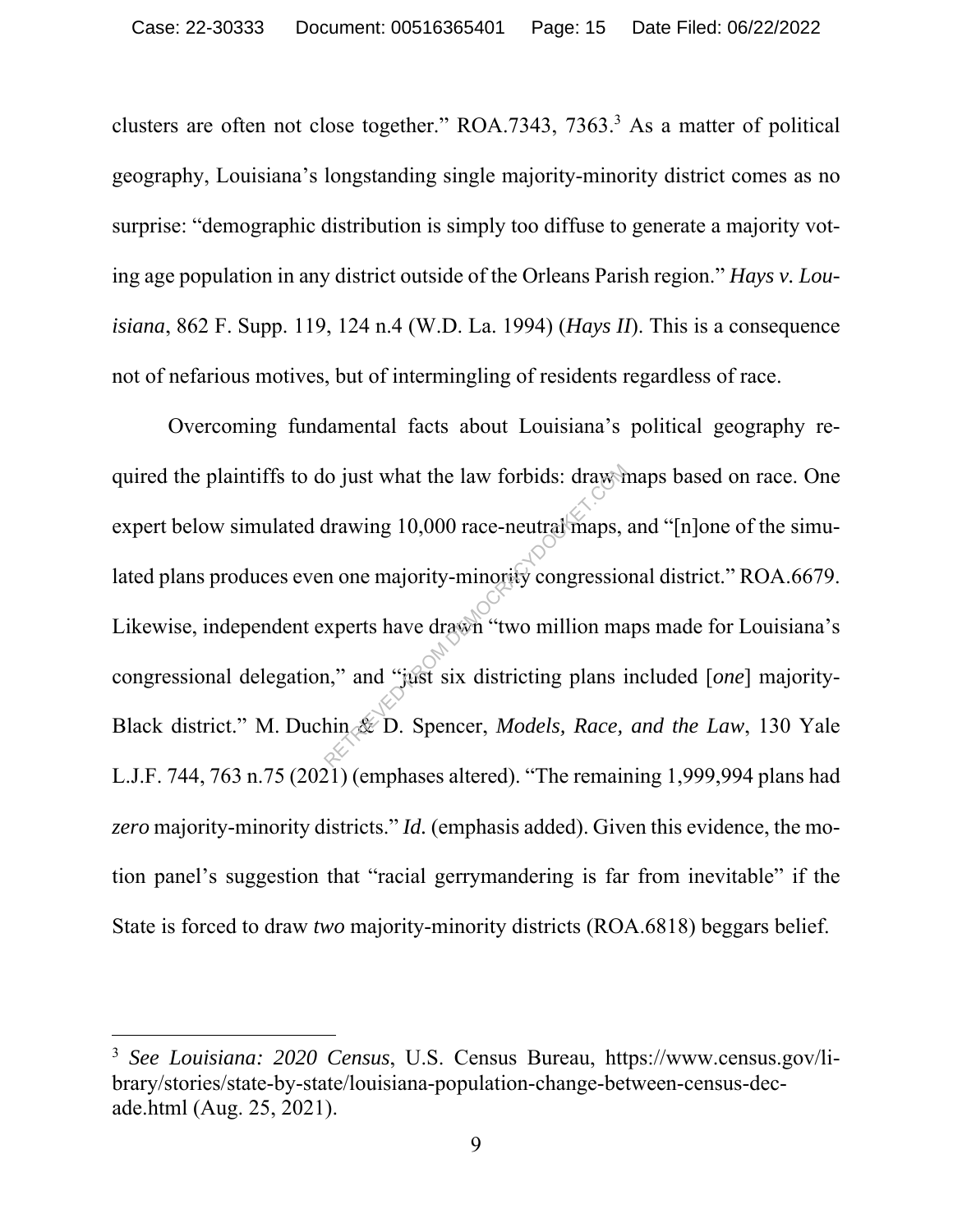Indeed, the plaintiffs' experts had to segregate Louisiana on "purpose." ROA.6659. Only after they operationalized the new model—using race as a "threshold" "at the beginning of [the] process"—could they produce maps with two majority-minority districts. ROA.3715; ROA.6670, 6750. Quoting the dissent in *Merrill*, the district court excused the plaintiffs' "racially *conscious* map drawing" because their experts used "race data" merely "to check [their] work." ROA.6752. In other words, except for being segregated by race, citizens were treated equally. *Cf. Plessy*, 163 U.S. at 552 (Harlan, J., dissenting) ("separate but equal"). As discussed in Part III below, such discrimination based on race to achieve an unnatural proportional representation contradicts both the Constitution and the VRA. I., J., dissenting) ("separate but equals<br>ination based on race to achieve an<br>ts both the Constitution and the VR<br>t's dismissal of core retention was<br>and unnatural proportional represe

### **II. The district court's dismissal of core retention was error.**

As it elevated race and unnatural proportional representation, the district court devalued neutral, traditional districting principles. And it especially and expressly devalued one: core retention. Core retention means that maps are drawn so that, in the main, districts do not change from election to election. Most citizens, living in the district "cores," stay in the same district. This principle is important to democratic representation, for it more closely connects citizens with their representatives. Yet the district court tossed it aside, "struggl[ing] to grasp why Defendants elevate [its] importance." ROA.6738. According to the district court, that "Plaintiffs' illustrative maps have lower core retention than the enacted plan" "is entitled to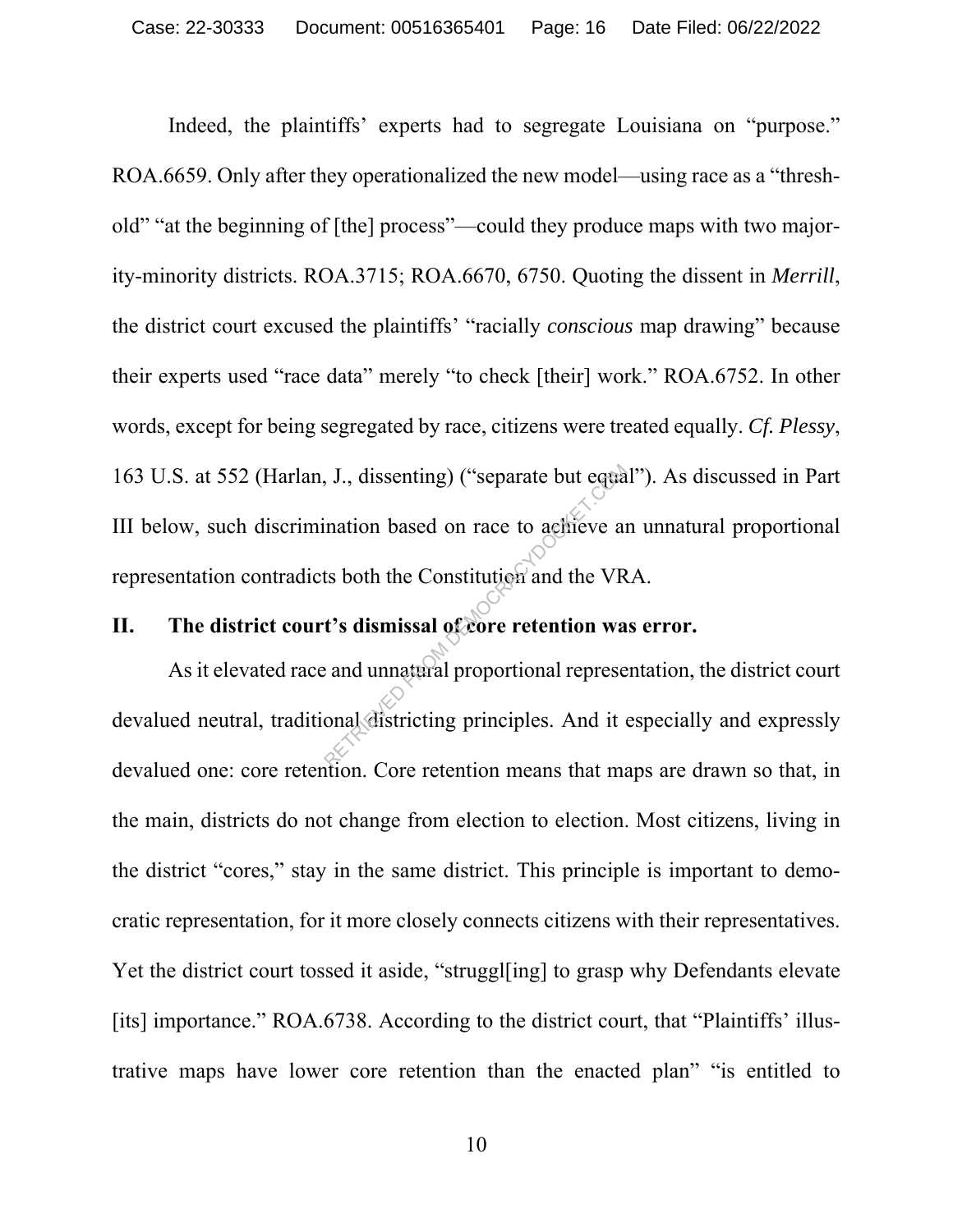essentially no weight" and "is irrelevant." ROA.6739. "[A] desire to maximize core retention," said the court, "is not a consideration that trumps compliance with the Voting Rights Act." *Id.*

This analysis misunderstands the law and the importance of core retention. First, the point is not that core retention "trumps" statutory compliance. Instead, neutral districting principles like core retention must be considered *before* finding a VRA violation. There is no warrant to find a VRA violation (or draw a remedial map) if the State's existing map complies with neutral districting principles. Section 2 "does not deprive the States of their authority to" rely on traditional, "non-discriminatory" districting principles like core retention. *Brnovich v. Democratic National Committee*, 141 S. Ct. 2321, 2343 (2021). "[S]trong state interests" like core retention can "save" even an "otherwise discriminatory" map. *Id.* at 2360 (Kagan, J., dissenting). And in all events, a remedial map cannot "subordinate<sup>[]</sup> traditional districting principles to race." *Miller v. Johnson*, 515 U.S. 900, 919 (1995). Under any plausible reading of the VRA, a legislature's choice to focus on neutral districting principles instead of segregation cannot point to a *violation* of the VRA. ng map complies with neutral distributed is that is the core in authority to" rely on the ciples like core retention. *Brnovich*<br>321, 2343 (2024). "[S] trong state in "otherwise discriminatory" map. *Id* ts, a remedial map

Louisiana has followed the essential districting principle of core retention for decades. Its enacted map maintains more than 96% of constituents in their existing districts, preserving "the traditional boundaries as best as possible" to "keep the status quo." ROA.6484 ¶ 10. This map closely mirrors the last three congressional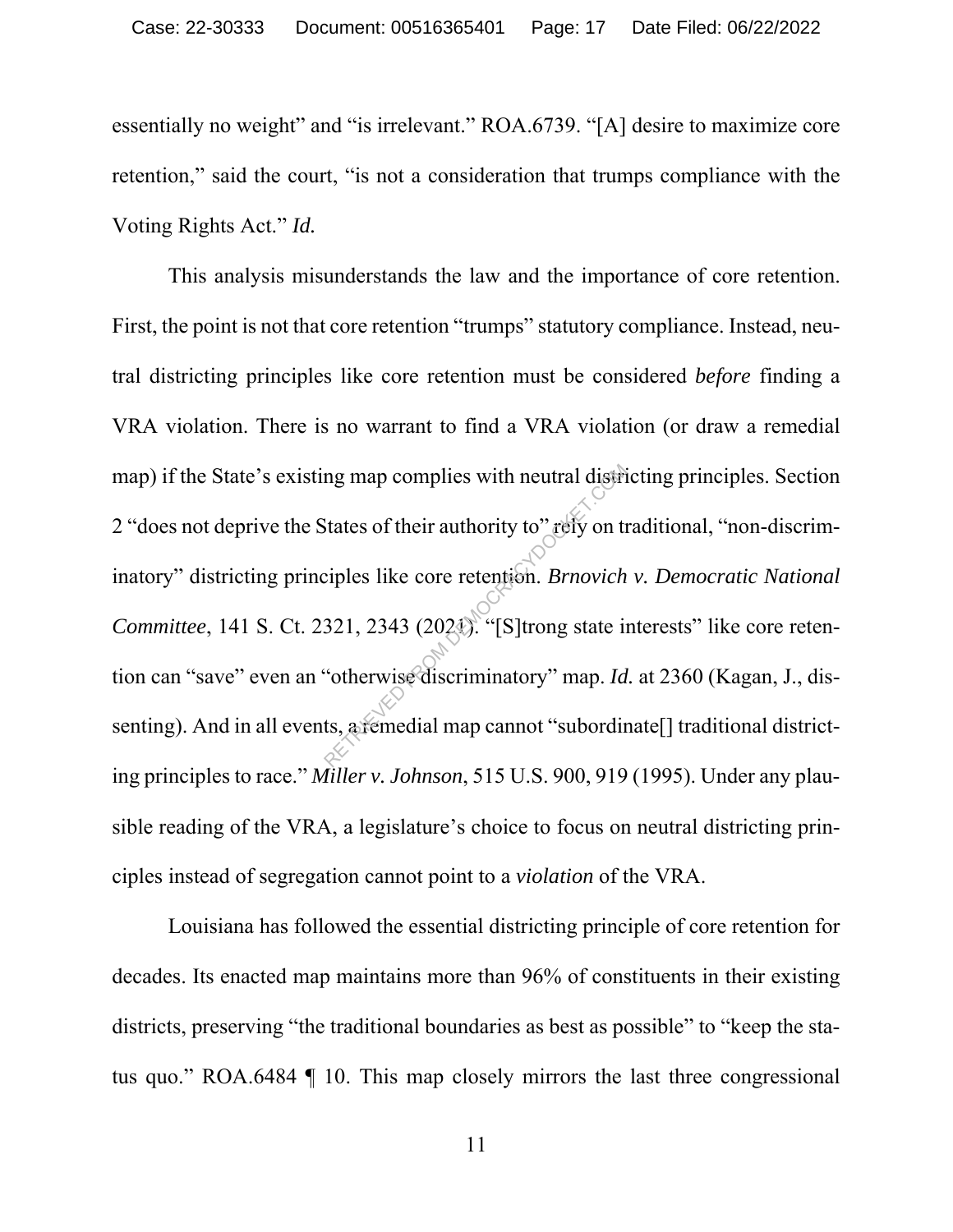maps, from 1996, 2002, and 2012. As part of redistricting litigation in the 1990s, a three-judge court ordered a congressional plan containing a single majority-black District 2, striking down multiple plans with a second majority-black District 4 as violating equal protection. *See Hays v. Louisiana*, 839 F. Supp. 1188, 1191 (W.D. La. 1993) (*Hays I*); *Hays v. Louisiana*, 936 F. Supp. 360, 368 (W.D. La. 1996) (*Hays IV*). The court picked what became the 1996 plan to "follow[] traditional lines." *Hays II*, 862 F. Supp. at 125.

The 2002 congressional map—enacted by a majority-Democratic legislature and precleared by the Department of Justice—retained the core of the 1996 plan with one majority Black district anchored in Orleans Parish and no others. Likewise, the 2012 congressional map—precleared by the Department of Justice under President Obama—maintained the cores of the prior maps despite losing a congressional seat in the 2010 census. And the enacted map continues adherence to the core retention principle. Sional map—enacted by a majority<br>
epartment of Justice—retained the compartment of Justice—retained the correct<br>
ict anchored in Orleans Parish and<br>
precleared by the Department of<br>
exercise of the prior maps despite los

There are good reasons for core retention. The foundation of our democratic republic is that representatives speak for the citizens they represent. In this way, we hear "the public voice pronounced by the representatives of the people." The Federalist No. 10 (Madison). So States have a legitimate interest in "promot[ing] 'constituency-representative relations'" by "maintaining existing relationships between incumbent congressmen and their constituents." *White v. Weiser*, 412 U.S. 783, 791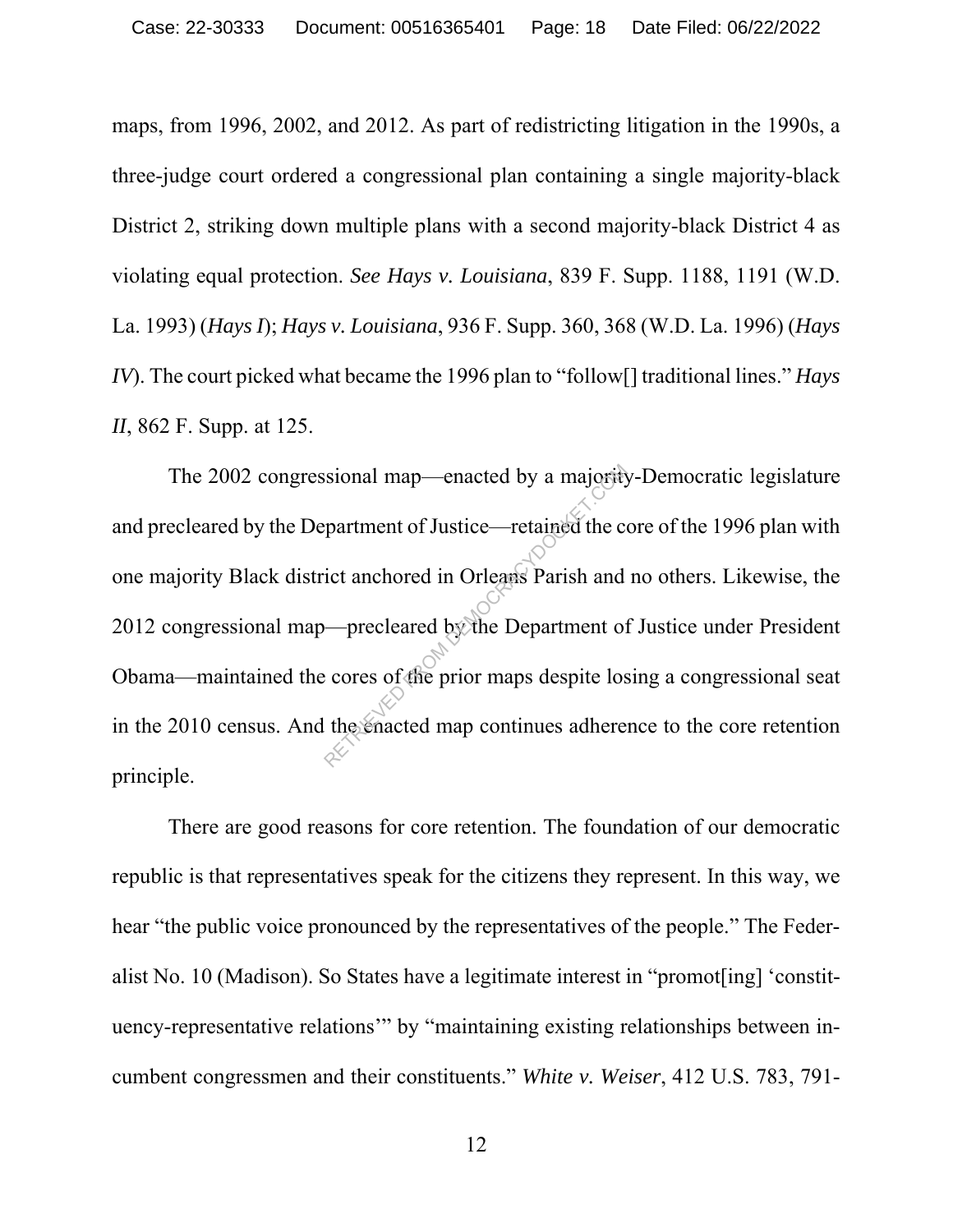92 (1973). This "common practice" "honors settled expectations." *Cooper v. Harris*, 137 S. Ct. 1455, 1492 (2017) (Alito, J., concurring in judgment in part and dissenting in part); *accord Karcher v. Daggett*, 462 U.S. 725, 740 (1983) ("preserving the cores of prior districts" is a "legitimate objective[]").

Maintaining the core of each district permits representatives to build stronger relationships with their constituents. The "location and shape of districts" dictate "the political complexion of the area." *Gaffney v. Cummings*, 412 U.S. 735, 753 (1973). Representatives "have the responsibility to learn the needs of their constituents and represent their constituents." J. Fromer, *An Exercise in Line-Drawing: Deriving and Measuring Fairness in Redistricting*, 93 Geo. L.J. 1547, 1581 (2005). "Long-term representatives have a chance to learn about and understand the unique problems of their districts and to pursue legislation that remedies those problems." N. Persily, *In Defense of Foxes Guarding Henhouses: The Case for Judicial Acquiescence to Incumbent-Protecting Gerrymanders*, 116 Harv. L. Rev. 649, 671 (2002). Citizens come to trust their representatives, who help them navigate government bureaucracies and deal with local issues. *See generally* B. Cain, J. Ferejohn & M. Fiorina, *The Personal Vote: Constituency Service and Electoral Independence* (1987). "have the responsibility to learn the<br>constituents." J. Fromer,  $An Exercise$ <br>Fairness in Redistricting, 93 Geo.<br>wes have a chance to learn about an<br>ts and to pursue legislation that ref<br>f Foxes Guarding Henhouses: The

Moreover, "the cores in existing districts are the clearest expression of the legislature's intent to group persons on a 'community of interest' basis." *Colleton Cnty. Council v. McConnell*, 201 F. Supp. 2d 618, 649 (D.S.C. 2002). And "because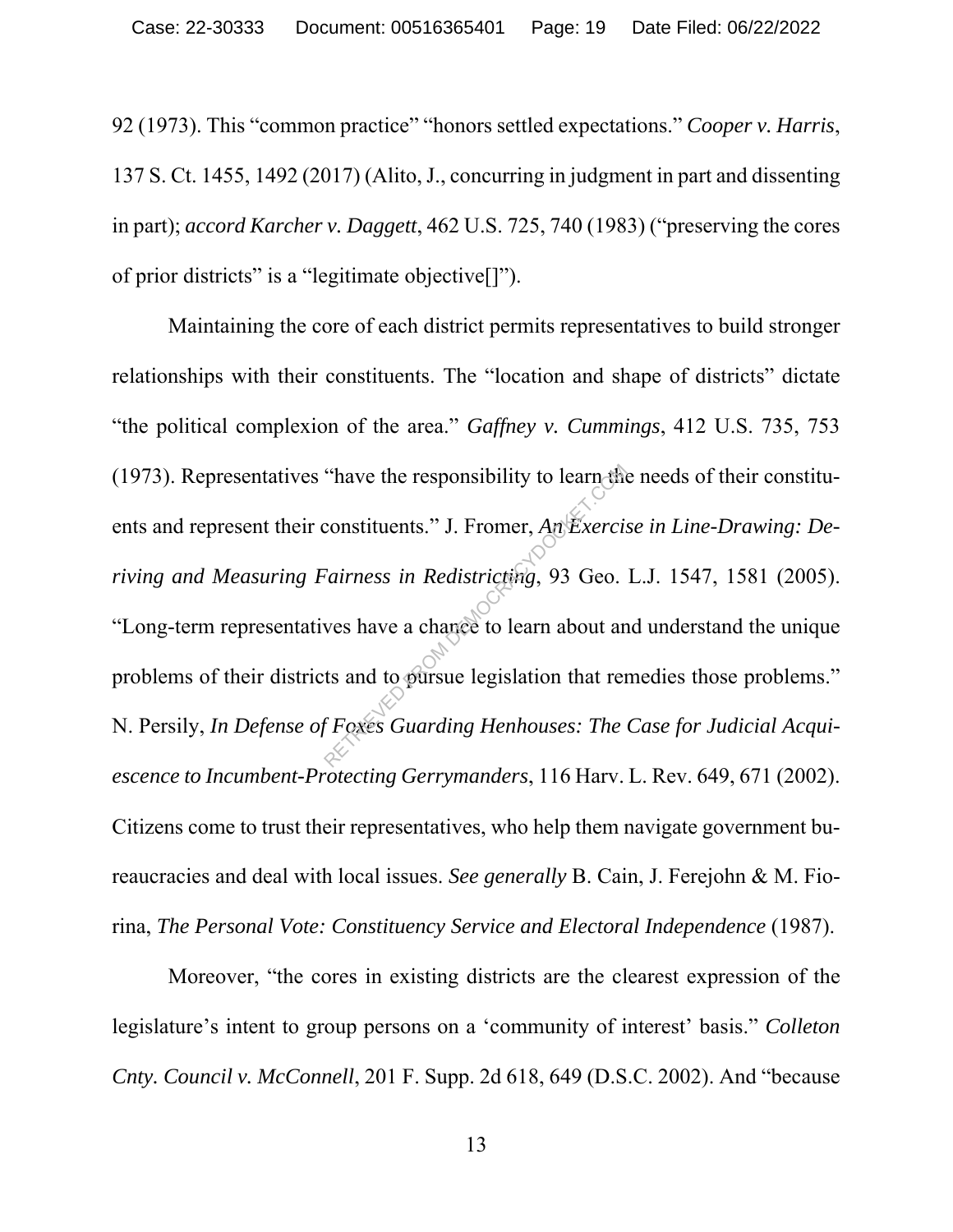the cores are drawn with other traditional districting principles in mind, they will necessarily incorporate the state's other recognized interests in maintaining political boundaries, such as county and municipal lines." *Id.*

Disregarding core retention can lower public familiarity with candidates and representatives, leading to abstention and voter disengagement. *See generally* D. Hayes & S. McKee, *The Participatory Effects of Redistricting*, 53 Am. J. Pol. Sci. 1006 (2009); J. Winburn & M. Wagner, *Carving Voters Out: Redistricting's Influence on Political Information, Turnout, and Voting Behavior*, 63 Pol. Rsch. Q. 373 (2010). These voter depression "effects are strongest among African Americans," who suffer a significant drop off in voter participation when drawn into a new district. D. Hayes & S. McKee, *The Intersection of Redistricting, Race, and Participation*, 56 Am. J. Pol. Sci. 115, 115 (2012). Example 115. The Intersection of Redistriction<br>References are strongest amordrop off in voter participation where<br>Kee, *The Intersection of Redistriction*<br>115, 115 (2012).<br>Latives can be expected to better

In sum, representatives can be expected to better represent their citizens' views when they are equipped to understand their communities, and not left to worry about their represented community changing with each new electoral cycle. And with stronger relationships, they can provide better service to constituents. State legislatures best understand the importance of these relationships, and efforts to create and sustain these relationships through redistricting fosters democratic accountability and service.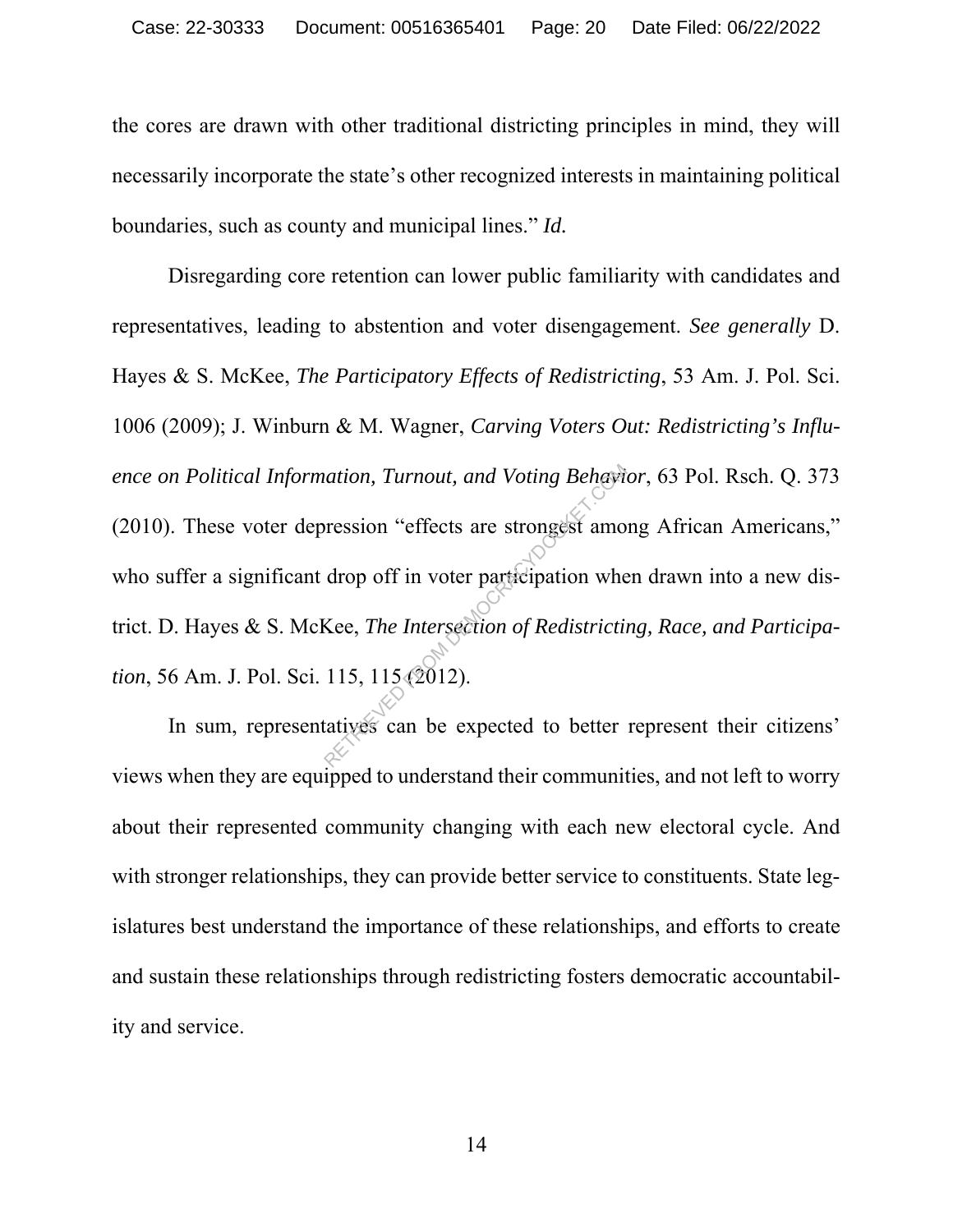Despite the importance of this longstanding districting principle of core retention, the plaintiffs disregarded it. Their maps were less than half as similar to the existing maps as the enacted map. ROA.6684-85. The most their own proposed findings of fact could say is that *some* of their proposed districts "maintain at least *50%* of the" population. ROA.6064 (emphasis added). The State's map retained 96% statewide. ROA.5897-98.

The district court acknowledged that the plaintiffs' maps were far inferior to the State's in terms of core retention. ROA.6738. But the district court believed that core retention should always be assigned "essentially no weight" because it "would upend the entire intent of Section 2, allowing States to forever enshrine the status quo regardless of shifting demographics." ROA.6739. To begin, this belief is divorced from reality. No significant demographic shift has occurred in Louisiana: the share of the State's voting population that is black was "approximately 30%" in 1994, 30.5% in 2010, and 31.25% in 2020. *Hays II*, 862 F. Supp. at 124 n.4; *see* ROA.6656. ore retention. ROA.6738. But the diversion of Section 2, allowing States to for the diversion of Section 2, allowing States to for the demographics." ROA.6739. To significant demographic shift has our expression that is bl

Two more problems exist with the district court's reasoning. First, prioritizing traditional principles over racial segregation keeps the law right-side up. Section 2 is premised on Congress's authority under the Fourteenth and Fifteenth Amendments, which operate only against *intentional* discrimination. *See Washington v. Davis*, 426 U.S. 229, 242 (1976); *City of Mobile v. Bolden*, 446 U.S. 55, 60-62 (1980)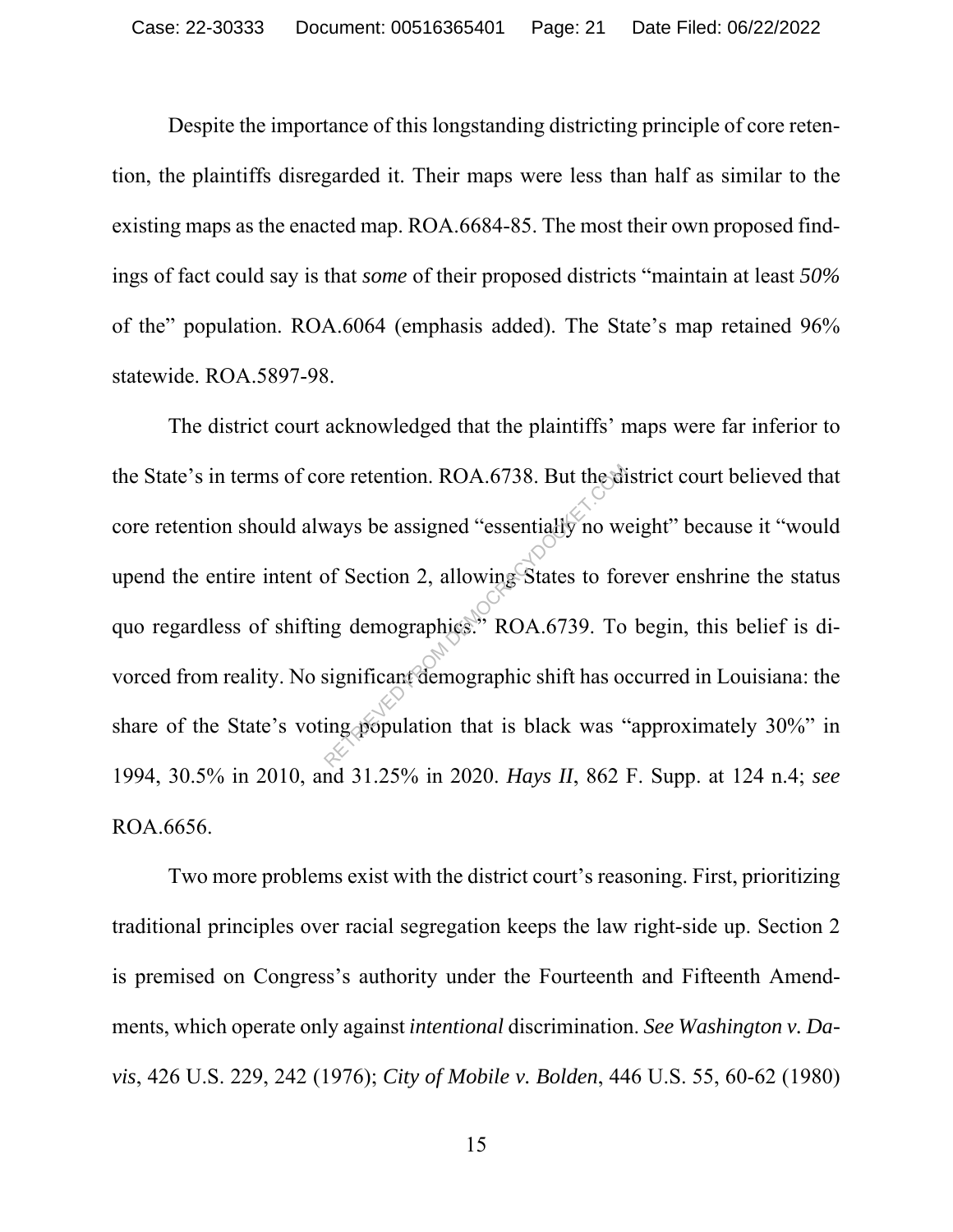(plurality opinion). Holding unlawful a duly enacted map that adheres to neutral principles like core retention based on the unsupported premise of proportional representation is a dubious extension of Section 2 beyond its constitutional moorings. And as discussed more below, the district court's "*command* that [Louisiana] engage in presumptively unconstitutional race-based districting brings" Section 2 into extreme "tension with the Fourteenth Amendment." *Miller*, 515 U.S. at 927 (emphasis added). "Congress' exercise of its Fifteenth Amendment authority even when otherwise proper still must 'consist with the letter and spirit of the constitution.'" *Id.* at 926-27 (quoting *South Carolina v. Katzenbach*, 383 U.S. 301, 326 (1966)); *cf. City of Boerne v. Flores*, 521 U.S. 507, 532-33 (1997) (observing that the VRA's Section 5 restrictions were "placed only on jurisdictions with a history of intentional racial discrimination in voting" to prevent "the mischief and wrong which the Fourteenth Amendment was designed to protect against" (cleaned up)). consist with the letter and spirit of<br>Carolina v. Katzenbach, 383 U.S. 3<br>U.S. 507, 532-33 (1997) (observing<br>ed only on jurisdictions with a his<br>"to prevent "the mischief and wromed to protect against" (cleaned up))

The district court's statement that "core retention . . . is not a legal requirement like one person, one vote" (ROA.6704-05) underscores the court's error. Core retention is not required to be the sole focus of redistricting but *is* a valid, traditional, and race-neutral principle. Racial discrimination is also "not a legal requirement." Quite the opposite: "discrimination on the basis of race is illegal, immoral, unconstitutional, inherently wrong, and destructive of democratic society." *Fullilove v. Klutznick*, 448 U.S. 448, 548 n.21 (1980) (Stevens, J., dissenting) (cleaned up).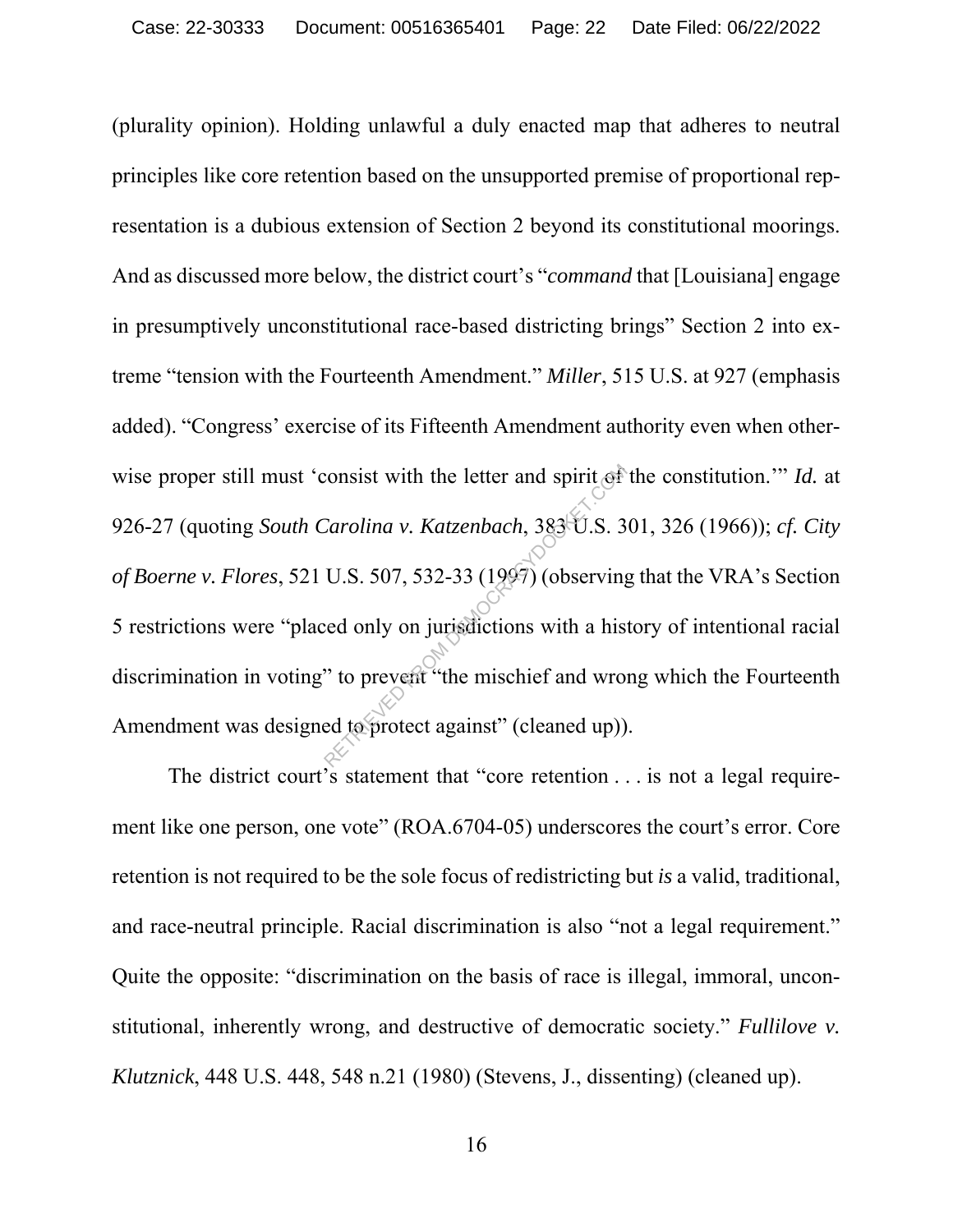More, the district court's hypothesized example of States "replicat[ing] the same maps" (ROA.6705) is distinct from cases in which the Supreme Court "has found a problem under § 2," all of which "involve transparent gerrymandering that boosts one group's chances at the expense of another's." *Gonzalez v. City of Aurora*, 535 F.3d 594, 598 (7th Cir. 2008) (Easterbrook, J.) (citing *Shaw v. Reno*, 509 U.S. 630 (1993); *Miller*, 515 U.S. 900; *LULAC*, 548 U.S. 399). Louisiana's adherence to longstanding, neutral districting principles is much different. Imposing liability for Louisiana's approach "would unnecessarily infuse race into virtually every redistricting, raising serious constitutional questions." *Bartlett v. Strickland*, 556 U.S. 1, 21 (2009) (plurality opinion).

For that reason, the Supreme Court has refused to find liability under Section 2 in similar cases. In *Abrams v. Johnson*, for example, the Court emphasized "Georgia's traditional redistricting principles" that included preserving "district cores, four traditional 'corner districts' in the corners of the State, [and] political subdivisions such as counties and cities." 521 U.S. 74, 84 (1997). The Court agreed with the district court's decision not to order the "creat[ion of] a second majority-black district" because "doing so would require it to 'subordinate Georgia's traditional districting policies and consider race predominately, to the exclusion of both constitutional norms and common sense.'" *Id.* (quoting *Johnson v. Miller*, 922 F. Supp. 1556, 1566 (S.D. Ga. 1995)). would unnecessarily infuse race in<br>
constitutional questions." Bartlett v<br>
nion).<br>
le Supreme Court has refused to fin<br>
rams v. Johnson, for example, the C<br>
ting principles" that included preser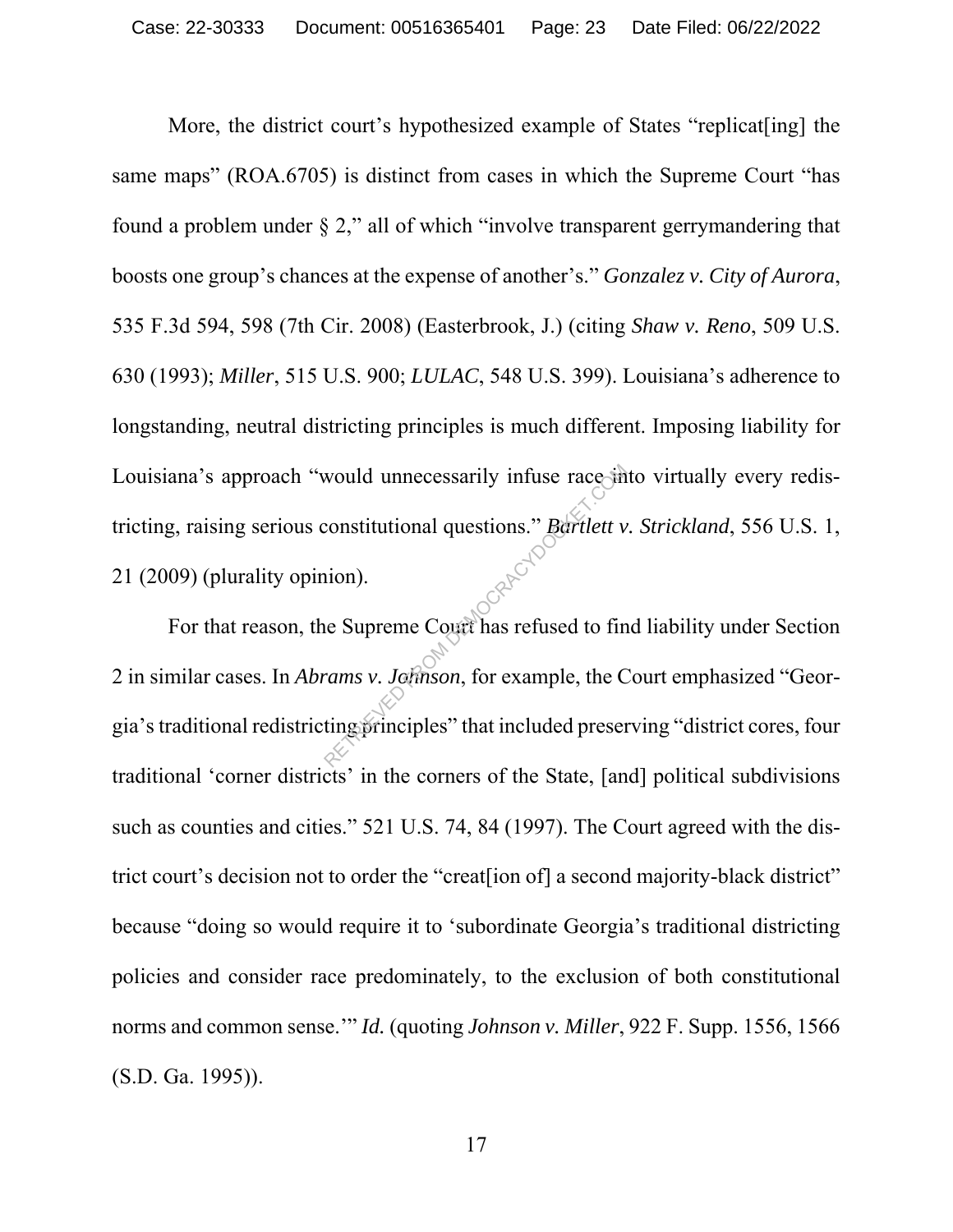Second, recognizing the importance of core retention does not immunize maps. Sometimes, it could *help* Section 2 plaintiffs. In *LULAC*, for example, a system like Louisiana's of promoting core preservation would have favored the plaintiffs' preferred outcome. There, "Webb County, which [was] 94% Latino, had previously resided entirely within District 23; under the new plan, nearly 100,000 people were shifted into neighboring District 28." 548 U.S. at 424. And District 23 saw its "Latino share of the citizen voting-age population" drop from 57% to 46%. *Id.* Disruption of the district core could provide evidence of an unlawful race-based gerrymander, for it shows that the legislature disregarded traditional districting principles. Here, by contrast, the *plaintiffs* proposed disrupting the district cores to discriminate based on race instead. From the legislature disregarded tradenties that the legislature disregarded tradenties the *plaintiffs* proposed disrupting instead.<br>
Let court's disregard of core retenties the constitutionality of Section

In sum, the district court's disregard of core retention disserves democratic accountability and threatens the constitutionality of Section 2 as applied here.

## **III. The district court's approach defies the statute, precedent, and the Constitution.**

#### **A. Section 2 does not require proportional representation.**

"[T]he Voting Rights Act, as properly interpreted, should encourage the transition to a society where race no longer matters: a society where integration and color-blindness are not just qualities to be proud of, but are simple facts of life." *Gregory v. Ashcroft*, 539 U.S. 461, 490-91 (2003). The VRA seeks "a society that is no longer fixated on race." *Id.* at 490. But the district court's conclusion depends on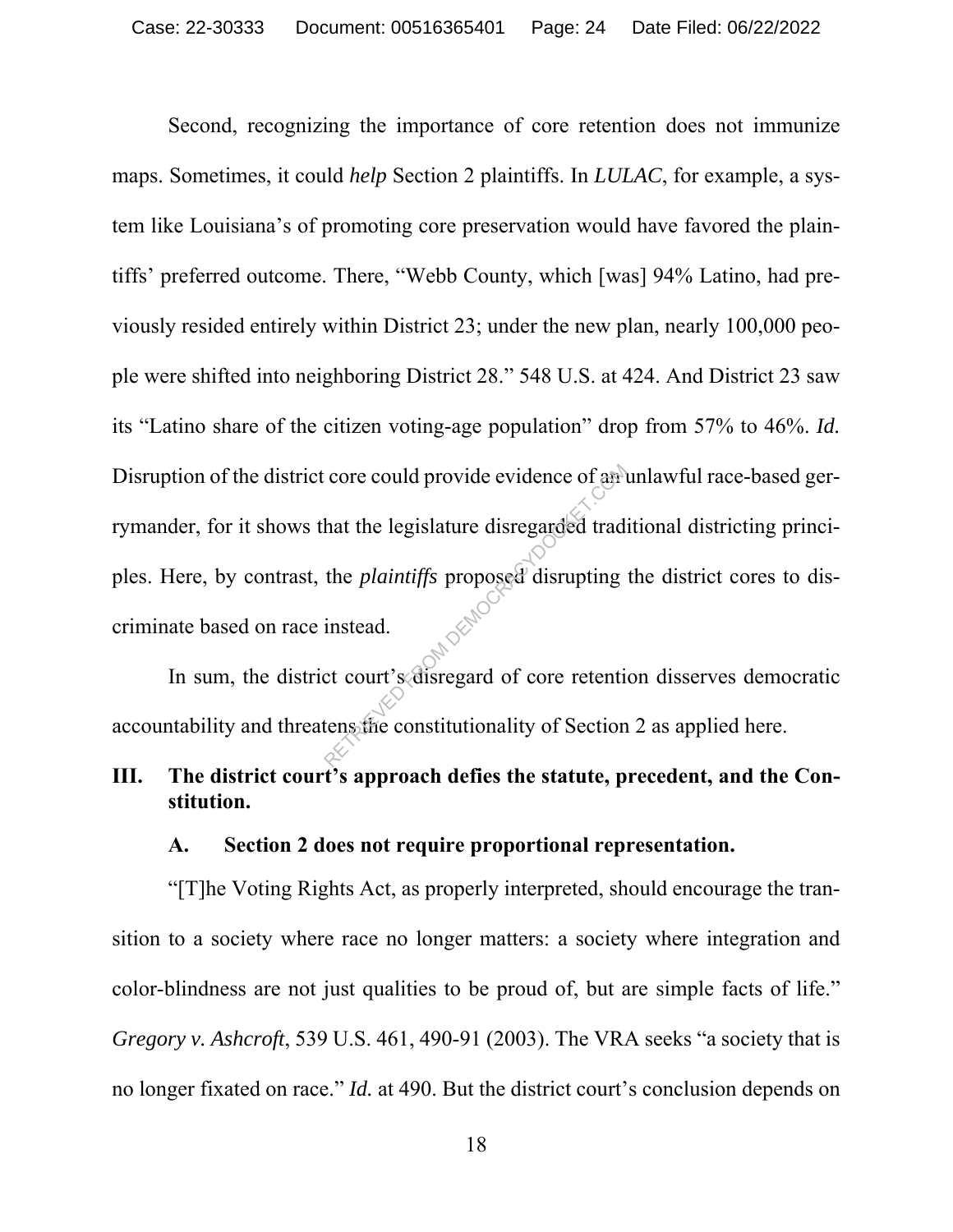a fixation with race. Not once in millions of map simulations did neutral mapmaking produce two majority-minority districts. Only when race became the starting assumption could such a map be made. Using those maps would violate Section 2, and the VRA should not be interpreted in such a self-defeating way.

Section 2 does not guarantee equality through proportional representation. "[T]he ultimate right of § 2 is equality of opportunity." *De Grandy*, 512 U.S. at 1014 n.11. Section 2 is violated only if "the political processes leading to nomination or election . . . are not equally open to participation by members of a class of citizens." 52 U.S.C. § 10301(b). Section 2 is not violated when neutral traditional districting principles, like core retention, guide districting decisions.

Here, Louisiana's enacted map preserves core retention, follows other traditional districting criteria, and avoids racial discrimination. Millions of efforts at similarly neutral maps show that Louisiana elections are equally open based on neutral criteria. Thus, the plaintiffs can prevail on their Section 2 claim only if the statute guarantees proportional representation, rather than protection against state action that abridges the right to compete on an equal footing in the electoral process. But Section 2's text "makes clear" that it is "not a guarantee of electoral success for minority-preferred candidates of whatever race." *De Grandy*, 512 U.S. at 1014 n.11; *see also Brnovich*, 141 S. Ct. at 2342 n.14 (noting the statutory disclaimer as "a signal that § 2 imposes something other than a pure disparate-impact regime"). Ily open to participation by members<br>
Section 2 is not violated when neut<br>
mtion, guide districting decisions.<br>
enacted map preserves core retent<br>
and avoids racial discrimination. Note:<br>
that Louisiana elections are equal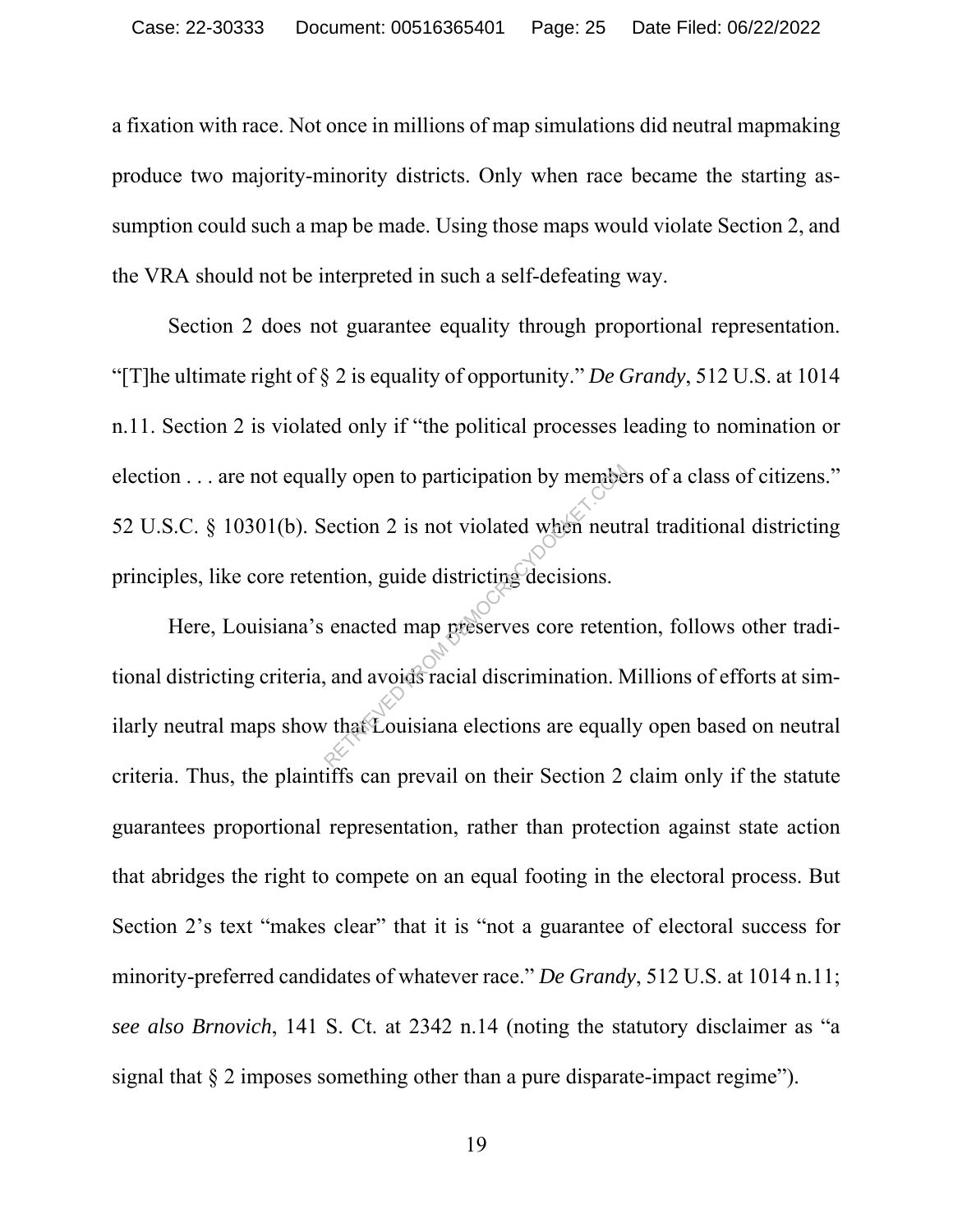To be sure, the Supreme Court in *De Grandy* examined proportionality as potentially relevant in the "totality of the circumstances" analysis after the three *Gingles* preconditions have been met. But the Court also cautioned that "the degree of probative value assigned to disproportionality, in a case where it is shown, will vary not only with the degree of disproportionality but with other factors as well." 512 U.S. at 1021 n.17. "[L]ocal conditions" matter. *Id.* (cleaned up). Here, application of neutral factors to Louisiana's political geography yielded, millions of times over, no more proportional representation. And the race-based maps proposed by the plaintiffs destroyed the district cores, undermining democratic representation. The district court "improperly reduced *Gingles*' totality-of-circumstances analysis to a single factor": "proportionality." *Wisconsin Legislature v. Wisconsin Elections*  Comm'n, 142 S. Ct. 1245, 1250 (2022). epresentation. And the race-based<br>district cores, undermining democration<br>ly reduced *Gingles'* totality-of-circ<br>tionality." Wisednsin Legislature<br>5, 1250 (2022).<br>istrict court focused on race not of

Just as bad, the district court focused on race not only in the totality of the circumstances analysis but also before considering the *Gingles* threshold conditions. This use of race is particularly egregious because, in the district court's view, a plaintiff that "establish[es] the existence of the three *Gingles* factors" will almost by default have "establish[ed] a violation of  $\S$  2 under the totality of circumstances." ROA.6756. And starting with segregation distorts the *Gingles* analysis by favoring a race-based plan over either the existing plan or other neutral ones. Considering race before core retention and other traditional principles makes the "prohibited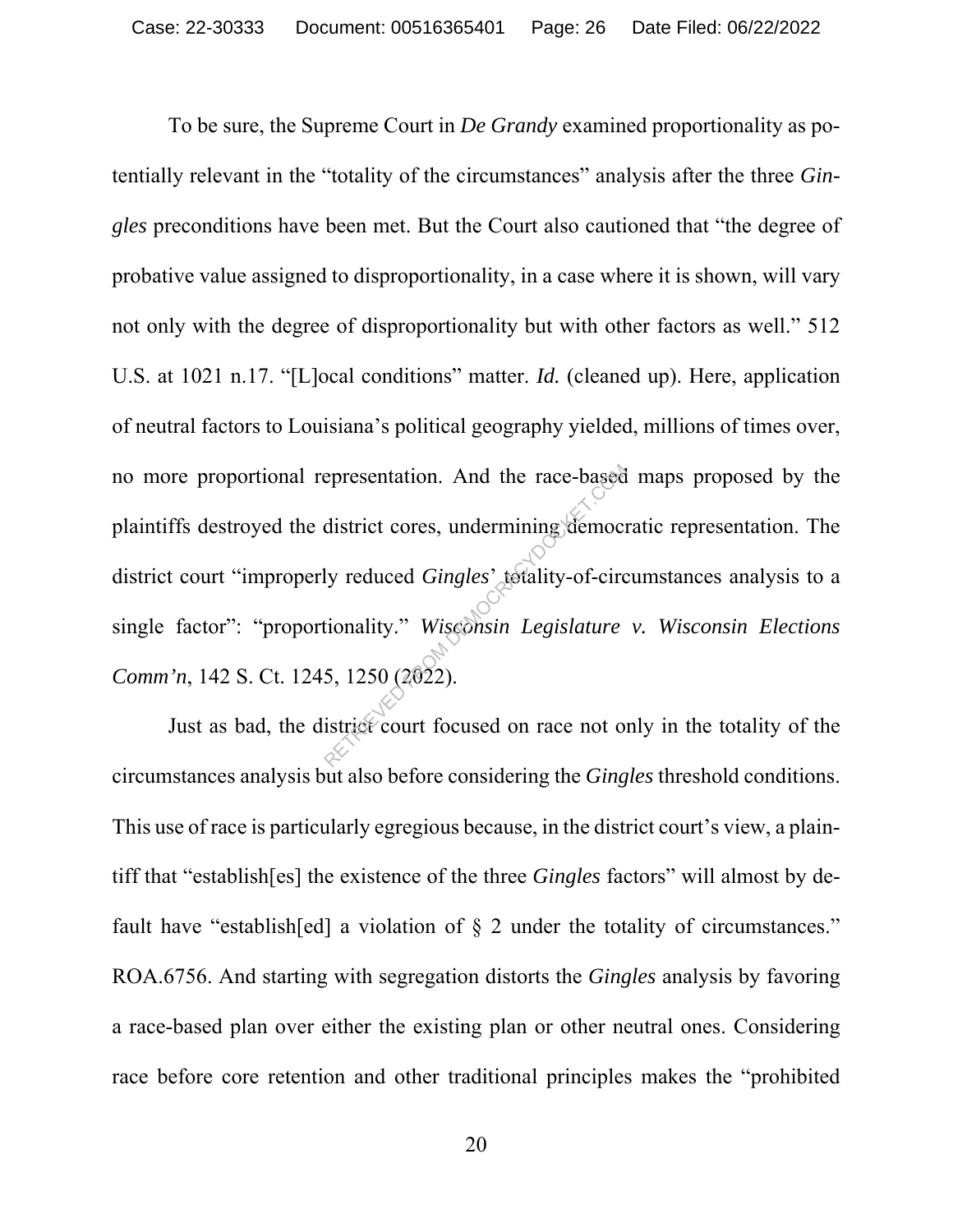assumption" "from a group of voters' race that they think alike, share the same political interests, and will prefer the same candidates at the polls." *LULAC*, 548 U.S. at 433 (cleaned up); *see* ROA.6686 (focusing extensively on "the Black candidate of choice").

If neutral maps cannot (or rarely) produce a sufficiently numerous, compact majority-minority district, the *Gingles* conditions cannot be satisfied. This proper approach to applying *Gingles*—which the district court rejected—is the only one consistent with both the text of Section 2 and the Supreme Court's precedents. As Judge Easterbrook has explained, "neither [Section] 2 nor *Gingles* nor any later decision of the Supreme Court speaks of *maximizing* the influence of any racial or ethnic group." *Gonzalez*, 535 F.3d at 598. "Section 2 requires an electoral process 'equally open' to all, not a process that favors one group over another." *Id.* This makes sense, because a court "cannot maximize [one group's] influence without minimizing some other group's influence. A map drawn to advantage [one racial group's] candidates at the expense of [another racial group's] candidates violates [Section] 2 as surely as a map drawn to maximize the influence of those groups at the expense of [the original ethnic group]." *Id.* The key, then, is to ask whether a racial group's population is "concentrated in a way that *neutrally drawn compact districts* would produce" more majority-minority districts. *Id.* at 600 (emphasis text of Section 2 and the Suprement<br>xplained, "neither [Section] 2 nor 0<br>ourt speaks of *maximizing* the influences<br>535 F.3d at 598 "Section 2 requined at a process that favors one group<br>court "cannot maximize [one group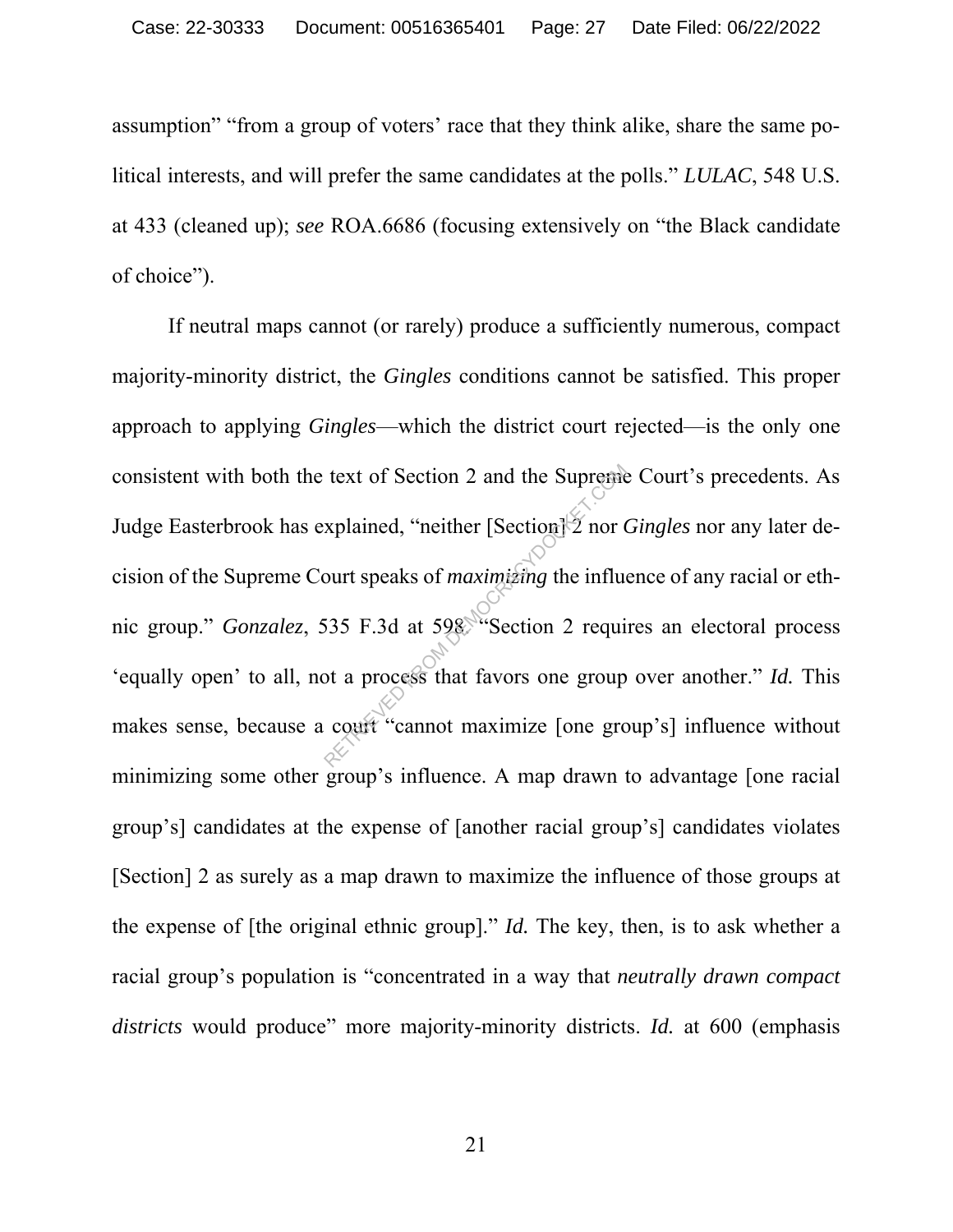added). Here, the undisputed analysis showed that race-neutral maps do not produce more majority-minority districts.

For similar reasons, the district court's analysis would trap States in an endless cycle of Section 2 violations. Again, the central question under Section 2 is "whether members of a racial group have less opportunity than do other members of the electorate." *LULAC*, 548 U.S. at 425-26. If a map can exist only by racial discrimination, necessarily it discriminates against members of a group. The very relief given to one set of plaintiffs—racially based districts that would never exist under neutral principles—would itself create a new Section 2 violation as to another plaintiff class, whose voting strength would be diminished by the remedial plan. Had a legislative mapmaker started off making racial segregation the starting assumption, there is little doubt what fate the resulting map would meet on a Section 2 challenge. *E.g.*, *Ashcroft*, 539 U.S. at 491 (Kennedy, J., concurring) ("Race cannot be the predominant factor in redistricting"). where a new Section 2 violation as to<br>travel as the diminished by the remedia<br>aking racial segregation the starting<br>resulting map would meet on a Se<br>1 (Kennedy, J., concurring) ("Race

In the motion panel's view, "even if the plaintiffs had engaged in racial gerrymandering as they drew their hypothetical maps, it would not follow that the Legislature is required to do the same to comply with the district court's order." ROA.6874. Put aside that the district court gave the State *five days* to draw new maps. ROA.6889. The district court has no authority to order the State to do anything unless it finds a VRA violation—and it cannot be a VRA violation to decline to draw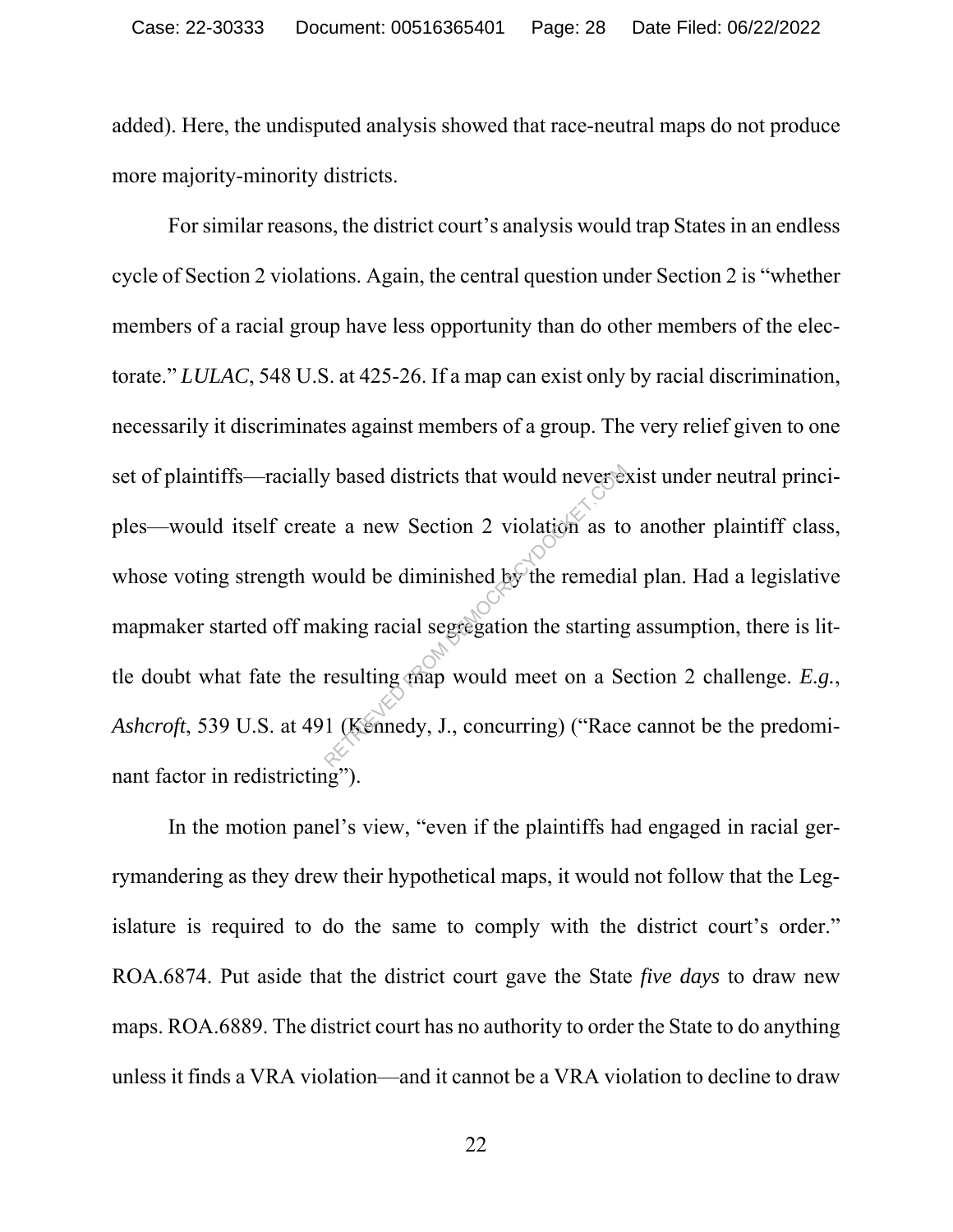maps that would exist only if racial segregation is the "threshold" consideration. Telling Louisiana to adopt a racially drawn map is telling it to violate the very law the new map would supposedly remedy (and the Constitution too). Section 2 should not be read to lead to so absurd a result.

#### **B. Precedent does not require proportional representation.**

The Supreme Court's precedents confirm that there are no race-based districting criteria that states may employ to achieve proportional representation. The Court has explained that to establish a racial gerrymandering claim, "a plaintiff must prove that the legislature subordinated traditional race-neutral districting principles" like core retention "to racial considerations." *Miller*, 515 U.S. at 916 (cleaned up). "Where these or other race-neutral considerations are the basis for redistricting legislation, and are not subordinated to race, a State can defeat a claim that a district has been gerrymandered on racial lines." *Id.* (cleaned up). Nowhere has the Court suggested that there are legitimate or traditional race-based principles to which States may point as a defense. Ablish a racial gerrymandering claim<br>
rdinated traditional race-neutral di<br>
l considerations." Miller, 515 U.<br>
ice-neutral considerations are the backet<br>
ordinated to race, a State can defe

In *Miller*, the Supreme Court invalidated congressional maps drawn in Georgia that sought proportional representation. At the insistence of the Department of Justice, the state legislature had drawn three of 11 districts as majority-minority to mirror the State's black population (27%). *Id.* at 906-07, 927-28. The Court rejected those maps because, as the State had all but conceded, "race was the predominant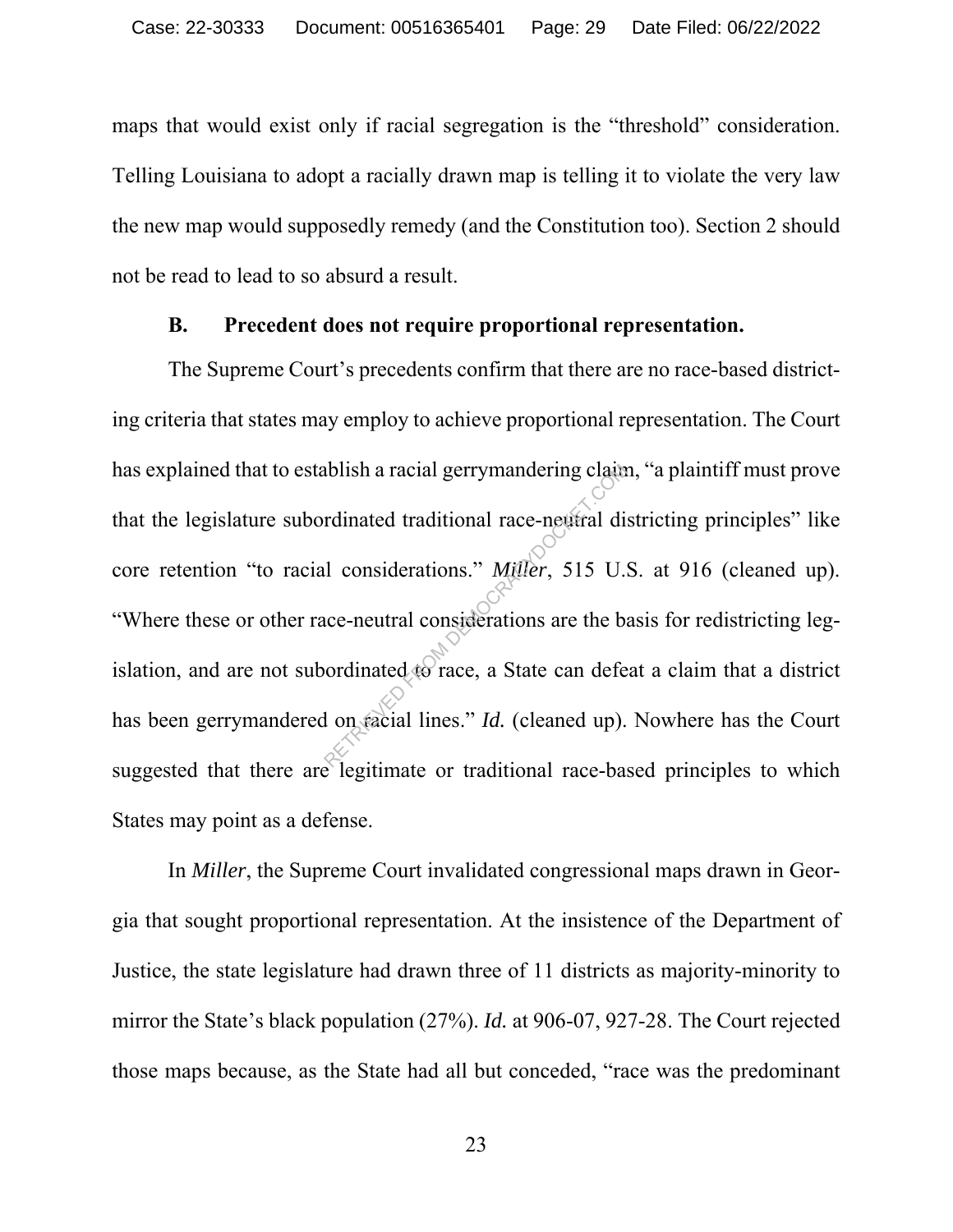factor in drawing" the new majority-minority district. *Id.* at 918. "[E]very objective districting factor that could realistically be subordinated to racial tinkering in fact suffered that fate." *Id.* at 919 (cleaned up). Even where "the boundaries" of the new district "follow[ed]" existing divisions like precinct lines, those choices were themselves the product of "design[] . . . along racial lines." *Id.* (cleaned up).

The Court rejected this racial gerrymander, specifically holding that "there was no reasonable basis to believe that Georgia's earlier [non-proportional] plans violated" the VRA. *Id.* at 923. "The State's policy of adhering to other districting principles instead of creating as many majority-minority districts as possible does not support an inference that the plan . . . discriminates on the basis of race or color." *Id.* at 924. Because engaging in "presumptively unconstitutional race-based districting" would have brought Section  $\mathcal{L}^{\mathcal{L}}$  into tension with the Fourteenth Amendment," the Court rejected the State's maps, even though those maps provided proportional representation. *Id.* at 927. at 923. "The State's policy of addite<br>
eating as many majority-minority c<br>
that the plan ... discriminates on the<br>
ging in "presumptively unconstituting<br>
t Section  $2^{\circ}$  into tension with the F<br>
tate's maps, even though

The Supreme Court thus remanded the case, and after the state legislature failed to act, the district court drew maps with only one majority-minority district (9%)—representation far below black Georgians' 27% share of the population. *Abrams*, 521 U.S. at 78; *see id.* at 103 (Breyer, J., dissenting). "The absence of a second, if not a third, majority-black district" was "the principal point of contention." *Id.* at 78 (majority opinion). Yet the Supreme Court upheld the district court's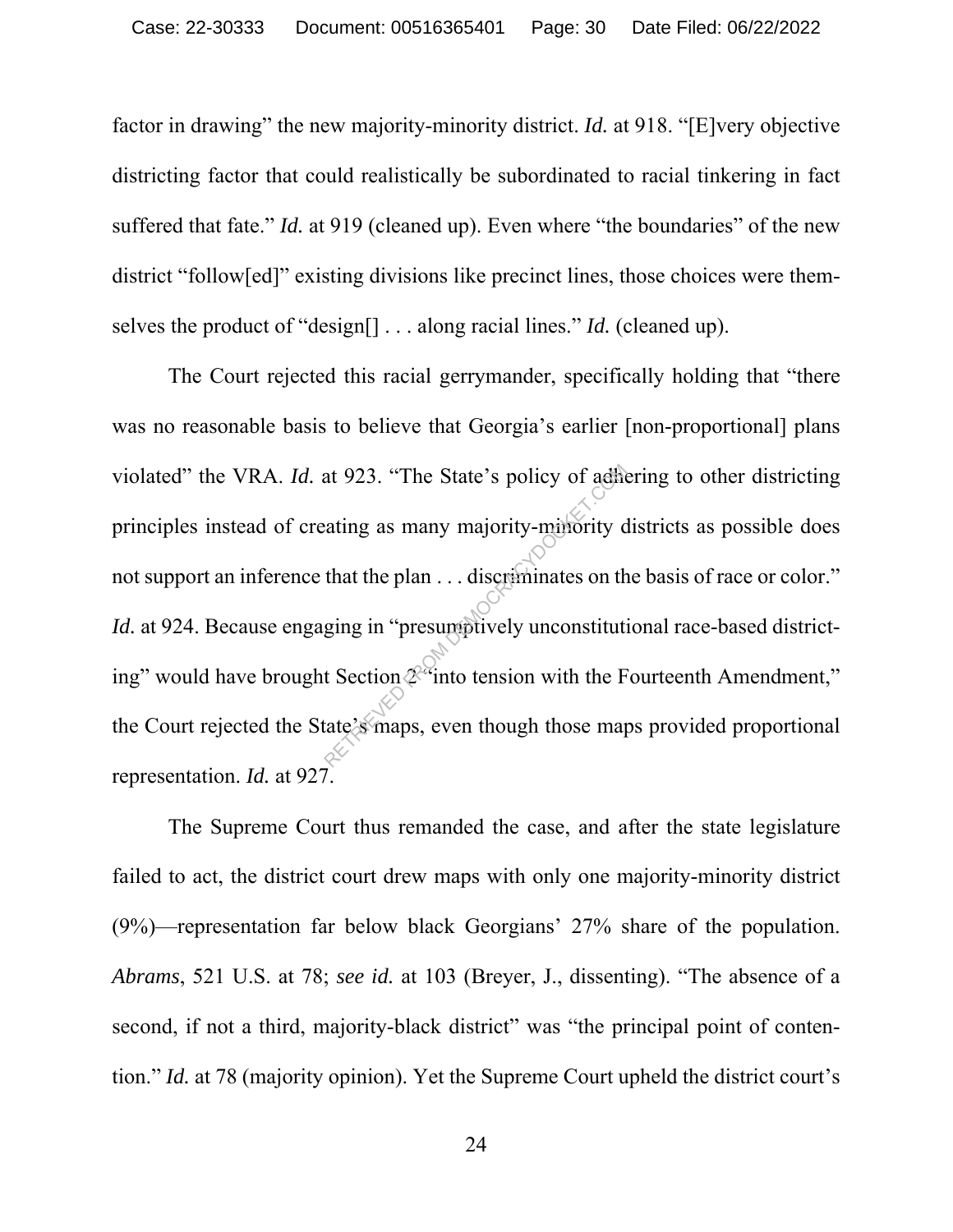maps, which focused on "Georgia's traditional redistricting principles" like core retention. *Id.* at 84. The district court had "considered the possibility of creating a second majority-black district but decided doing so would require it to subordinate Georgia's traditional districting policies and consider race predominantly, to the exclusion of both constitutional norms and common sense." *Id.* (cleaned up). The Supreme Court agreed and explained "that the black population was not sufficiently compact" for even "a *second* majority-black district." *Id.* at 91 (emphasis added). Thus, even getting to two majority-minority districts (18%) by focusing on race would have violated the Equal Protection Clause, and the Court rejected the use of DOJ's proposed "plan as the basis for a remedy [that] would validate the very maneuvers that were a major cause of the unconstitutional districting" at issue in *Miller*. *Id.* at 86; *see id.* at 109 (Breyer, *J.*, dissenting) ("The majority means that a twodistrict plan would be unlawful—that it would violate the Constitution"). wo majority-minority districts (A8<sup>8</sup>)<br>Equal Protection Clause, and the C<br>s the basis for a remearly [that] wou<br>or cause of the unconstitutional distr<br>(Breyer, *S*, dissenting) ("The majority and a strained state of the ma

The Supreme Court's teachings in *Miller* and *Abrams* show the error of the district court's analysis, which prioritized race over traditional districting principles in pursuit of proportional representation. Not only is the degree of disproportionality in this case well below the disproportionality permitted in *Abrams*, the district court's overarching focus on race makes the same mistake made by the state legislature (at DOJ's insistence) in *Miller*.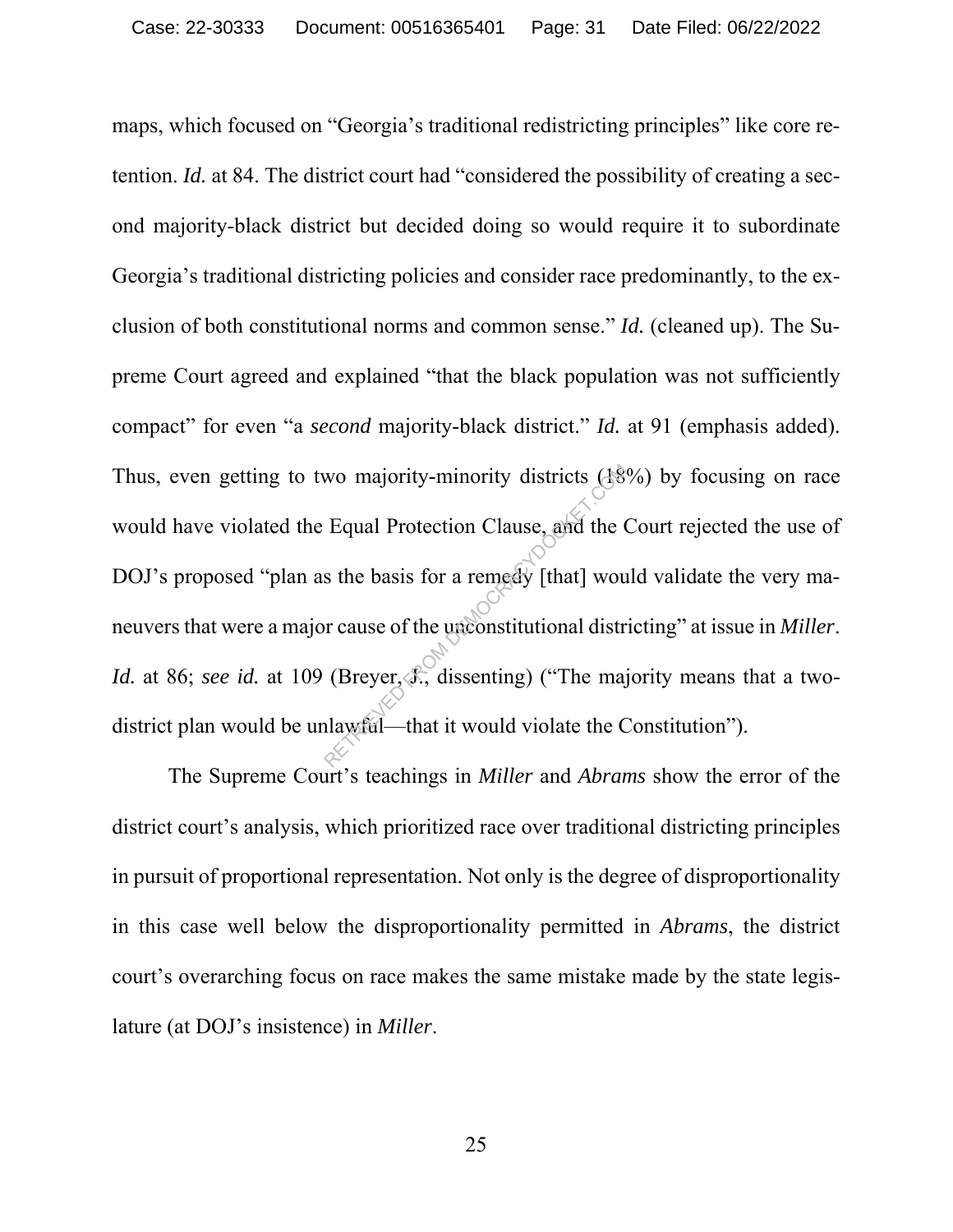#### **C. The Fourteenth Amendment prohibits maps drawn by race.**

A State cannot constitutionally be forced to adopt a plan that is premised on and would never exist absent unequal treatment based on race. "[T]he moral imperative of racial neutrality is the driving force of the Equal Protection Clause." *Bartlett*, 556 U.S. at 21 (cleaned up). "[S]ystematically dividing the country into electoral districts along racial lines" is "nothing short of a system of 'political apartheid." *Holder v. Hall*, 512 U.S. 874, 907 (1994) (Thomas, J., concurring in judgment) (quoting *Reno*, 509 U.S. at 647). The Court has time and again recognized that any "maps that sort voters on the basis of race 'are by their very nature odious."" *Wis-*<br>
consin Legislature, 142 S. Ct. at 1248. *consin Legislature*, 142 S. Ct. at 1248.

The Supreme Court has applied strict scrutiny when the government discriminates based on "racial classifications." *Parents Involved in Cmty. Schs. v. Seattle Sch. Dist. No. 1*, 551 U.S. 701, 720 (2007) (plurality opinion) (collecting cases). Racial gerrymanders must be narrowly tailored to achieving a "compelling state interest." *Shaw v. Hunt*, 517 U.S. 899, 908 (1996). Without narrow tailoring, "[s]uch laws cannot be upheld." *Wisconsin Legislature*, 142 S. Ct. at 1248 (cleaned up). at 647). The Court has time and a<br>
n the basis of race 'are by their ve<br>
S. Ct. at 1248.<br>
Intrinsications." *Parents Involved i*<br>
Elassifications." *Parents Involved i*<br>
S. 701, 720 (2007) (plurality opi

Proportional representation is not a compelling state interest. *See Gingles*, 478 U.S. at 84 (O'Connor, J., concurring in judgment) ("Congress did not intend to create a right to proportional representation"). The Supreme Court has "assume[d], without deciding, that the State's interest in complying with the Voting Rights Act [is]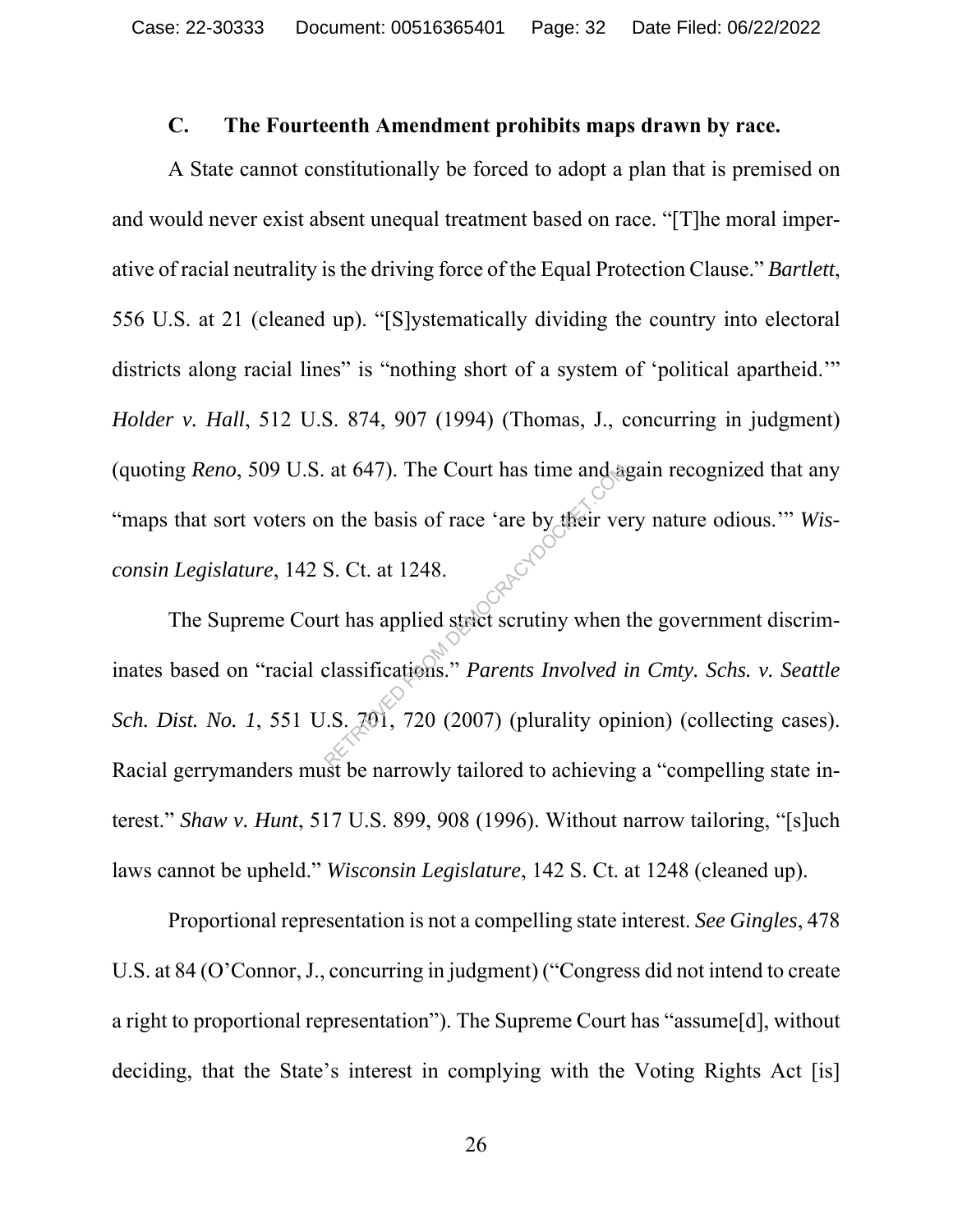compelling." *Bethune-Hill v. Virginia State Bd. of Elections*, 137 S. Ct. 788, 801 (2017). But "the purpose of the Voting Rights Act [is] to eliminate the negative effects of past discrimination." *Gingles*, 478 U.S. at 65. And "[a] State's interest in remedying the effects of past or present racial discrimination" will only "rise to the level of a compelling state interest" if the State "satisf[ies] two conditions," *Hunt*, 517 U.S. at 909. *First*, "the discrimination must be 'identified discrimination.'" *Id.*  Any mere "generalized assertion of past discrimination in a particular industry or region is not adequate." *Id.* Likewise, "an effort to alleviate the effects of societal discrimination is not a compelling interest." *Id.* at 909-10. *Second*, a legislature "must have had a strong basis in evidence to conclude that remedial action was necessary, *before* it" acts based on race. *Id.* at 910 (cleaned up). *Id.* Likewise, "an effort to allevia"<br>
compelling interest." *Id.* at 909-1<br>
basis in evidence to conclude that a<br>
sed on race. *Id.* at 910 (cleaned up)<br>
is cannot show either condition lea<br>
tailoring. They cannot ident

Here, the plaintiffs cannot show either condition leading to a compelling interest, much less narrow tailoring. They cannot identify any relevant discrimination, because millions of neutral maps produced the same (or less) representation. They cannot establish that race, rather than neutral principles like core retention, was the "predominant factor motivating the legislature's decision to place a significant number of voters within or without a particular district." *Cooper*, 1137 S. Ct. at 1463. And they cannot show that a "strong basis in evidence" justifies their maps. *Id.* at 1464. The only discrimination here is by the plaintiffs, whose proposed "racial tinkering" and prioritization of "mechanical racial targets above all other districting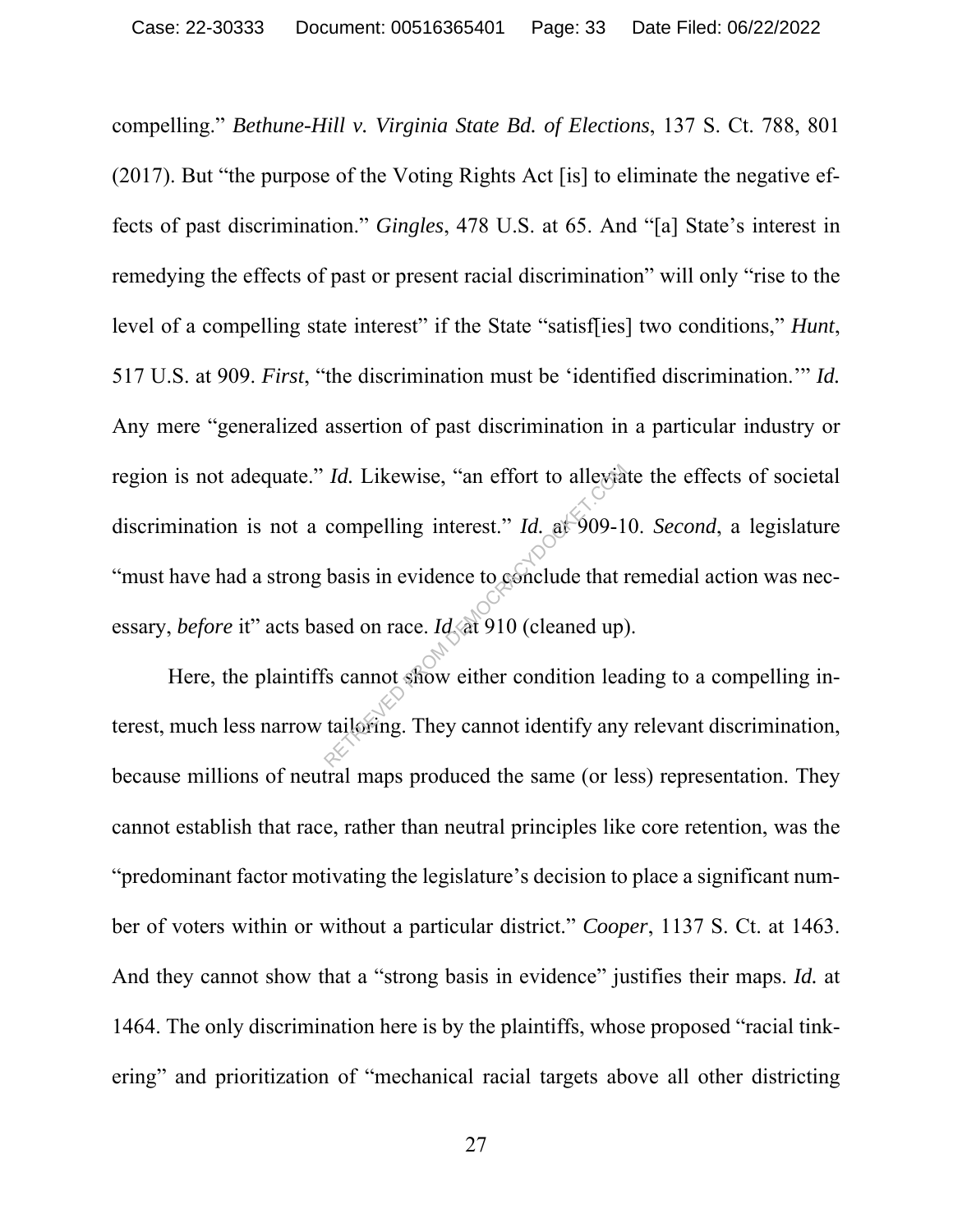criteria" provides strong "evidence that race motivated the drawing" of *their* proposed remedial plans. *Miller*, 515 U.S. at 919 (cleaned up) (first quote); *Alabama Legislative Black Caucus v. Alabama*, 575 U.S. 254, 267 (2015) (second and third quotes).

Interpreting Section 2 to sanction the plaintiffs' approach would challenge its constitutionality. As discussed, Section 2 is grounded in the constitutional prohibitions on intentional discrimination. Imposing liability on a State that drew race-neutral maps disconnects Section 2 from its constitutional authority. Given that the standard American electoral "rule usually results in less-than-proportionate representation for all political minorities," "there is scant basis for suspecting an official intent to discriminate from the mere fact that an electoral system results in a minority community enjoying a less-than-proportionate share of political representation." C. Elmendorf, *Making Sense of Section 2: Of Biased Votes, Unconstitutional Elections, and Common Law Statutes*, 160 U. Pa. L. Rev. 377, 401 (2012). That is especially true when the State's map is closely tied to longstanding district cores. Requiring a State to depart from that neutral map and *instead* intentionally discriminate based on race would be a strange way to enforce the Constitution's prohibition on purposeful race discrimination. This constitutional quandary is yet another reason to reject the district court's extraordinary approach, under which "a district drawn for predominantly racial reasons" would not "necessarily fail the *Gingles* test." ROA.6747. Section 2 from its constitutional at<br>toral "rule usually results in less-therm intorities," "there is scant basis form the mere fact that an electoral systems.<br>Example that an electoral systems where the mere of policides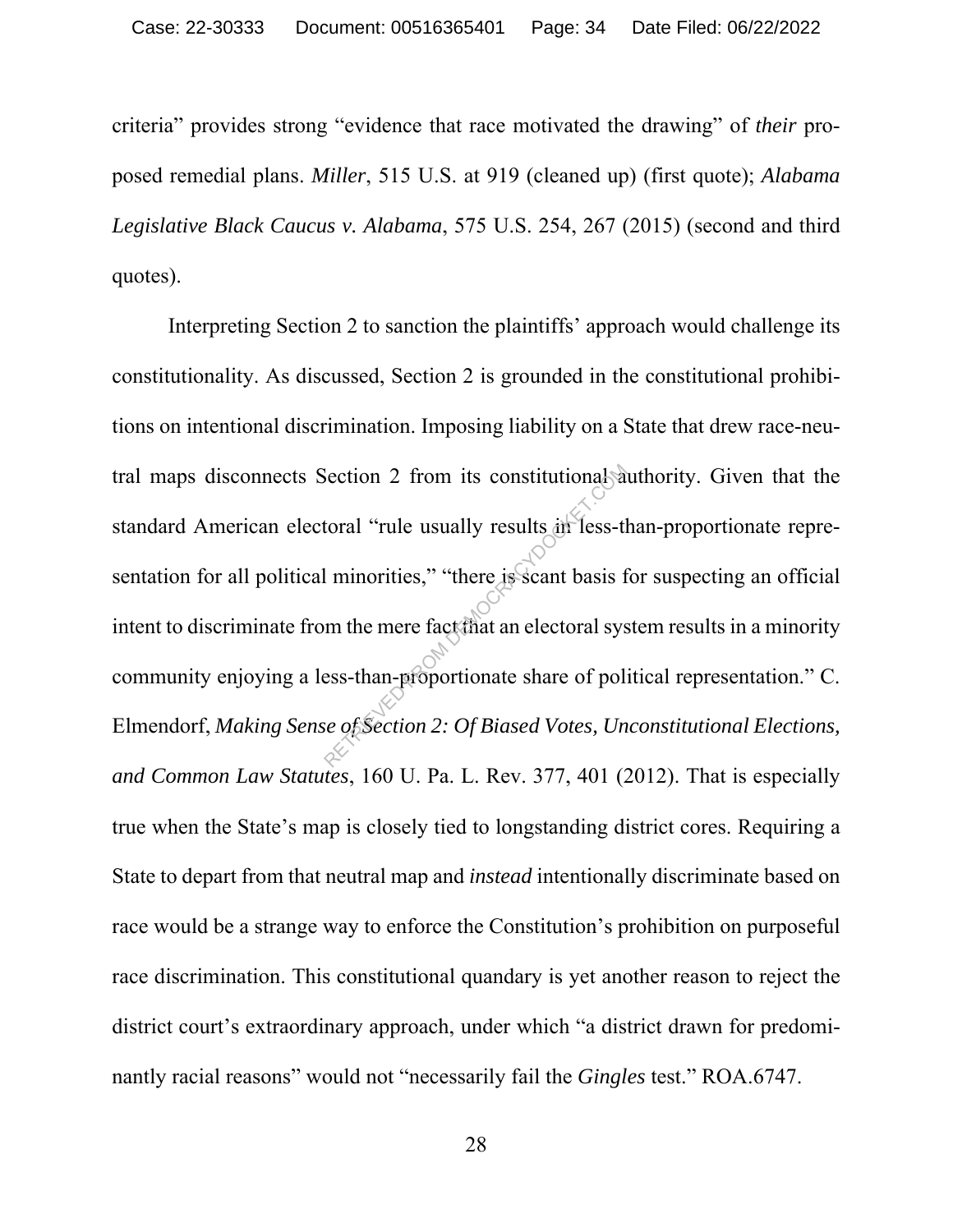## **CONCLUSION**

The Court should reverse.

Respectfully submitted,

s/ Christopher Mills

 CHRISTOPHER MILLS  *Spero Law LLC 557 East Bay Street #22251 Charleston, SC 29413 (843) 606-0640 cmills@spero.law* 

Counsel for Amicus Curiae<br>Counsel for Amicus Curiae<br>RETRIEVED FROM DEMOCRACYDOCKET.COM

JUNE 22, 2022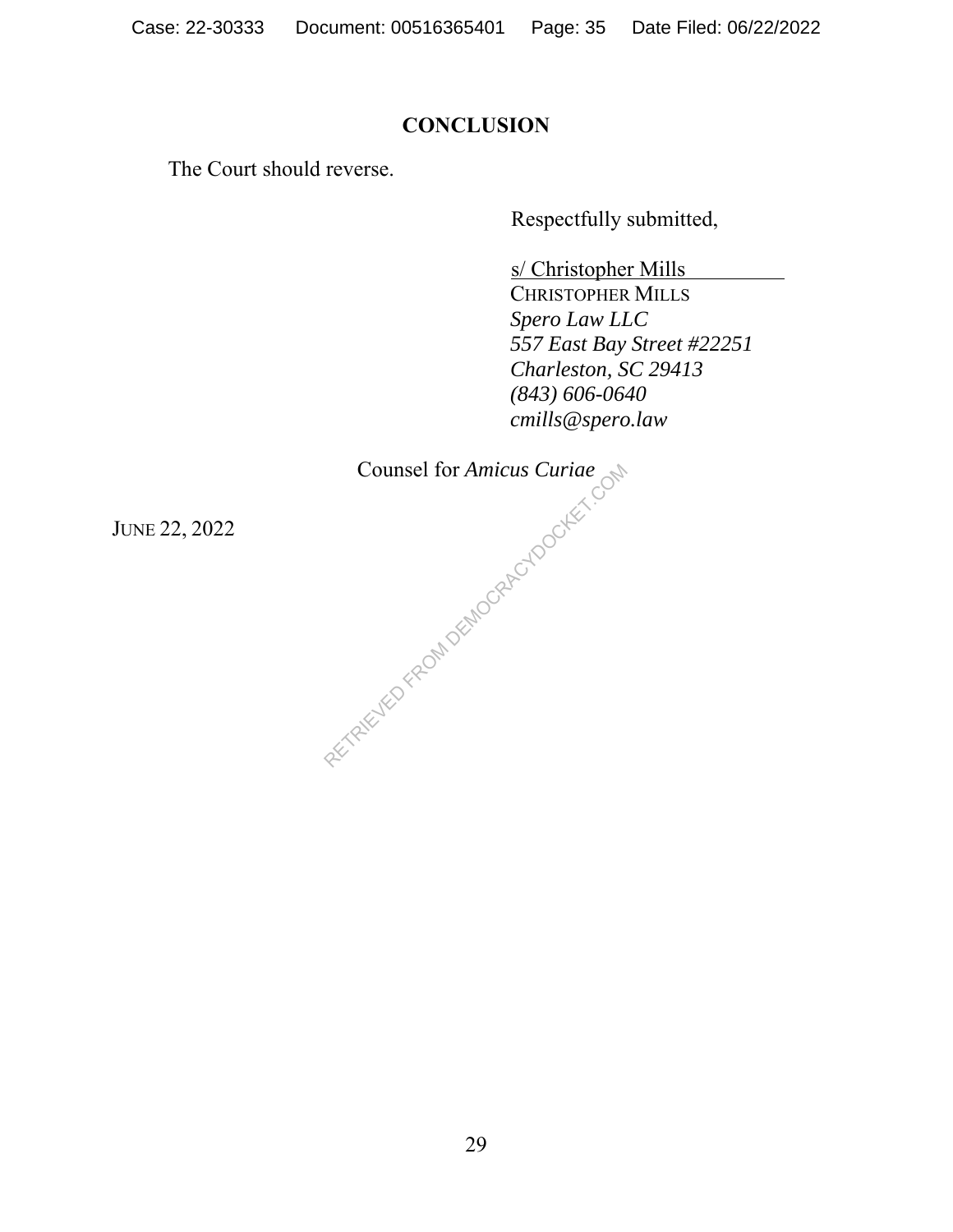### **CERTIFICATE OF COMPLIANCE**

1. This document complies with the type-volume limit of Fed. R. App. P.  $29(a)(5)$  because, excluding the parts of the document exempted by Fed. R. App. P. 32(f), this brief contains 6,396 words.

2. This document complies with the typeface requirements of Fed. R. App. P.  $32(a)(5)$  and the type-style requirements of Fed. R. App. P.  $32(a)(6)$  because this document has been prepared in a proportionally spaced typeface using Microsoft Word 365 in 14-point Times New Roman font.

3. This document has been scanned for viruses and is virus-free.

Dated: June 22, 2022

 /s Christopher Mills **Christopher Mills** RETRIEVED FROM DEMOCRACYDOCKET.COM